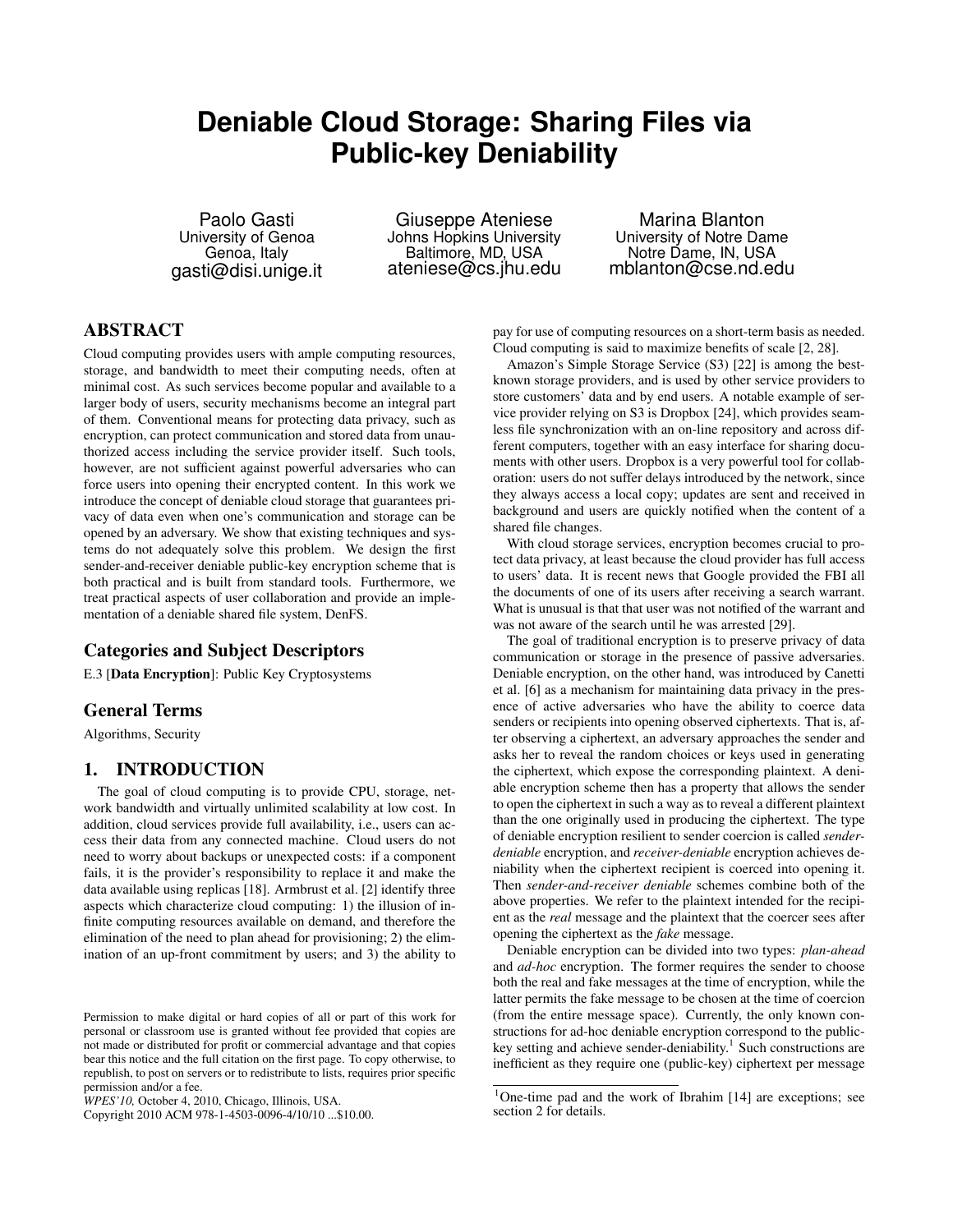bit [6, 16, 13], or allow several message bits per ciphertext, but the ciphertext size is still exponential in the number of message bits transmitted [13]. Since our goal is to seek a practical solution, we concentrate on plan-ahead deniability. In particular, we are concerned with practical applications of deniable encryption and consider the following scenario as our target functionality: an adversary obtains access to a laptop computer, the owner of which keeps the stored data encrypted. Some of the encrypted data is shared, using a cloud service, with one or more collaborating users; file updates are exchanged over the Internet. The adversary, who may have intercepted the updates, may have injected new files and may have reconstructed multiple snapshots of the encrypted data, forces the owner to decrypt the content of the hard drive by revealing any key material and necessary auxiliary information.

The original formulation of deniable encryption assumes that an adversary captures only communication traffic. We, however, view as one of the most prominent uses of deniable encryption the case where encrypted contents are stored on a laptop or a desktop computer and on a remote server as well, and the adversary forces the owner of the machine to unlock its encrypted contents. This means that the only information that can stay hidden is a small secret, such as a decryption key, that the owner of the machine can hide from the coercer. Note that existing deniable encryption schemes do not necessarily work in this context since extra information must be stored in order to be able to open a ciphertext to a fake value. Once this additional information is provided to the coercer, he can use it to uncover the original message. We would like the owner to have the ability to open the data in two different ways through a usable mechanism, e.g., by entering a password that will unlock the key material and decrypt the data.

Considering that certain encryption algorithms are well-known, widely accepted and used in practice, it would be desirable to use such algorithms, if possible, instead of custom-built schemes to achieve wider adoption of deniable encryption. Since the conventional encryption schemes are not deniable, the existing deniable encryption schemes normally do not use standard tools. One of our goal, however, is to explore what deniability properties can be achieved with conventional encryption schemes.

Contributions: First, we construct a sender-deniable plan-ahead public key encryption scheme using RSA-OAEP [3] and the Damgård-Jurik generalization [9] of Paillier's encryption scheme [19] as building blocks. Then we extend it to provide non-interactive sender-and-receiver deniable plan-ahead public-key encryption. Finally, we show how to efficiently construct a publickey deniable encryption scheme using any IND-CPA encryption scheme as a black box. Our constructions have a high throughput (i.e., linear in the size of the ciphertext) for messages that can be deniably communicated. An essential component of this work is the design and implementation of DenFS, a distributed file system that allows a group of collaborators seeking deniability to view, edit, and exchange documents as if they were working on a standard file system. Finally, in the appendix we give extensions to our work that allow us to increase the bandwidth of the deniable channel and provide other efficiency improvements.

Deniability in practice. TrueCrypt [25] is a widely used disk encryption tool that provides deniability in the form of a deniable file system. TrueCrypt refers to a deniable file system as a *hidden volume*, which is created inside a non-deniable encrypted disk image, using the space marked as not allocated by the file system. To mount the hidden volume, a user must first provide the password to decrypt the non-deniable file system and then provide a second password to decrypt and mount the hidden volume. If the second password is not known, the unallocated space is indistinguishable from random data [26]. Since TrueCrypt always fills the unallocated space with random data, the existence of the hidden volume can be denied. Czeskis et al. examine in [8] the efficacy with which TrueCrypt v5.1a provides deniability. They found that Microsoft Windows and several common applications and utilities compromise the deniability of TrueCrypt hidden volumes. As an example, Windows keeps track of the serial number of each volume it mounts and also creates a link to recently opened documents. Both these features clearly compromise the deniability of a hidden volume. As with other deniable file system implementations, we assume that the OS and application are aware of such property of the file system and avoid to keep track of the content of the deniable files. This assumption allows us to consider the security of our proposal alone, alleviating the need to examine the whole system. From a practical point of view, however, we show that our deniable filesystem is immune to some of the attacks illustrated by Czeskis et al., while the impact of the remaining threats can be mitigated as discussed in section 4.

Assange and Weinmann introduced a deniable file system called Rubberhose [23], which transparently encrypts data on a storage device and allows users to hide that encrypted data. Rubberhose needs a dedicated hard disk and creates several partitions, encrypted with a different passphrase, in which blocks are not contiguous, but scattered in a pseudorandom manner across the drive.

Anderson et al. [1] proposed two deniable file systems schemes, which they call steganographic file systems (stegfs). The first initializes the disk with a large number of cover files which contain random data. Deniable files are stored as the XOR of subsets of the cover files, which are identified by a secret key. The main disadvantage of this file system is the high overhead associated with each read and write operation. With their second scheme, the disk is filled with random data and the deniable files are written at random positions; the likelihood of overwriting hidden data increases with the amount of information stored on the disk. The schemes of Anderson et al. are vulnerable against an adversary who can obtain multiple different copies of the encrypted content of the disk (snapshots) over a period of time.

In order to avoid the problem of data collisions in the scheme of Anderson et al., Pang et al. [20] proposed the use of a bitmap to track block allocation. Dummy data are added when the disk is formatted to provide deniability. Since dummy data cannot be reallocated without formatting the disk, an adversary who can access multiple snapshots of the disk can easily break the deniability of the scheme. This problem was addressed by Zhou et al. [31]. Their solution requires the use of a trusted agent to manage the dummy data. To perform this task, the trusted agent needs to know the password used to protect the deniable files.

Unfortunately, none of the available deniable file systems provide a solution for the scenario proposed earlier in this section, where an adversary obtains access to a laptop and also records communication. In particular, none of the existing schemes can be applied to the cloud environment. In this scenario we further assume that a malicious cloud provider has complete control over the user's data. Moreover, all these file systems require users to share a secret key, which may not be always possible and severely limits the flexibility of the file system, as discussed in section 4.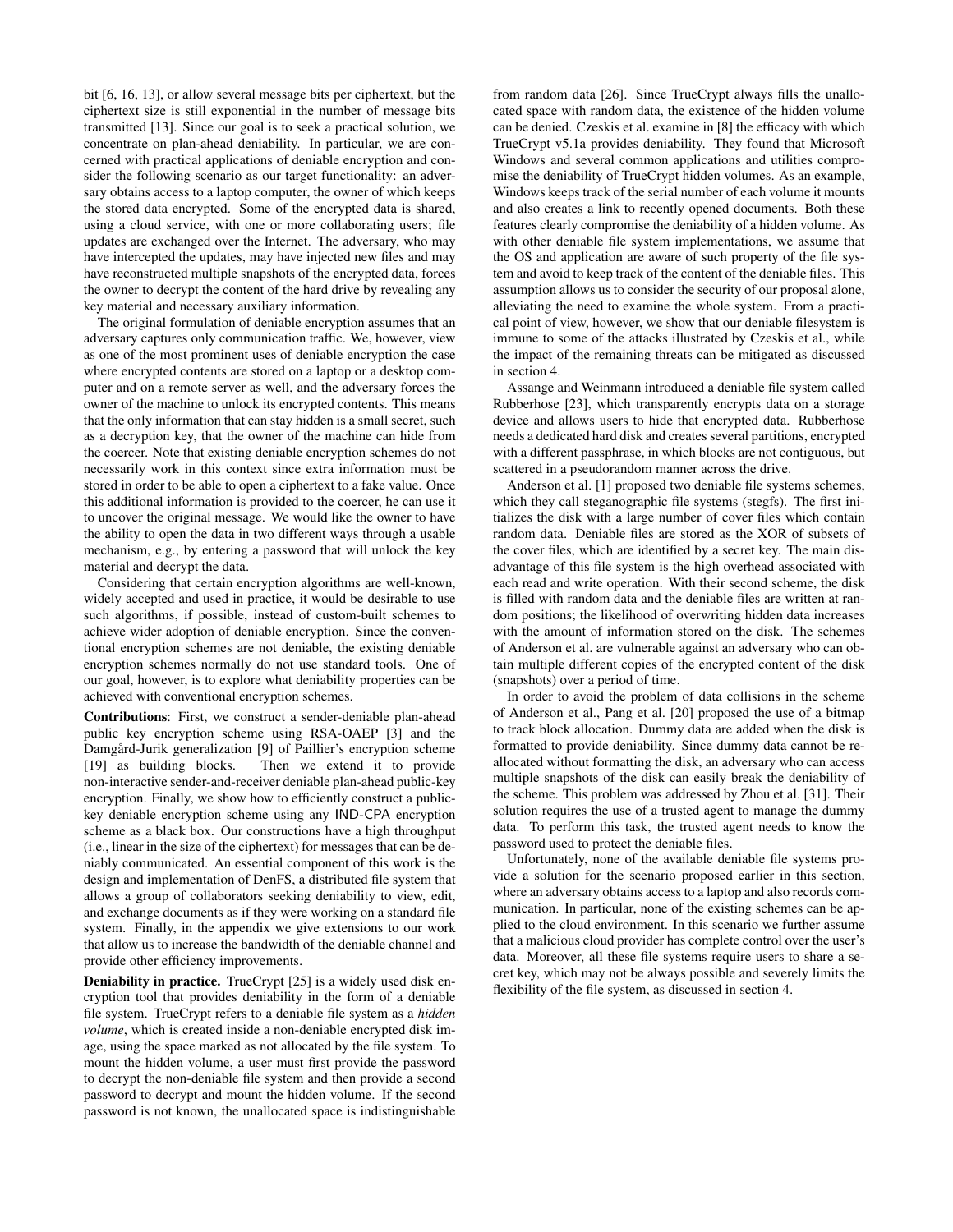## 2. BACKGROUND AND DEFINITIONS

In this section we first review related work and then proceed with defining the model. Canetti et al. [6] introduced the notion of deniable encryption and gave several constructions for sender-deniable encryption. In particular, their work shows that public-key senderdeniable ad-hoc encryption can be built from translucent sets and trapdoor permutation, where each ciphertext encodes a single bit. It also reports that a shared-key sender-deniable plan-ahead encryption can be constructed by either concatenating encryptions of several messages under different keys (and thus increasing the ciphertext size) or sharing a key proportional in size to the message length. Additionally, [6] shows that sender-deniable encryption can be converted to receiver-deniable encryption (or vice versa) using an extra round of communication; namely, the receiver uses a sender-deniable scheme to transmit encryption of a random bit  $r$  to the sender, and the sender transmit  $b \oplus r$  to the receiver in the clear, where bit  $b$  is the actual message to be transmitted. This interactive solution, however, is not applicable to the scenario of encrypted storage considered in this work.

Ibrahim [13] gives ad-hoc sender-deniable public-key encryption schemes based on the hardness of the quadratic residuosity problem for  $N$ , which is a product of two large primes. The first scheme allows transmission of one bit per ciphertext. The second scheme can transmit more than one message bits per ciphertext, but only a small number of such bits (ciphertext size is exponential in the message length).

In [14] Ibrahim gives an ad-hoc receiver-deniable public-key scheme, which has higher bandwidth than other ad-hoc deniable schemes. The scheme is based on RSA and 1-out-of- $n$  oblivious transfer, and permits transmission of messages of  $\log N - \delta$  bits long with ciphertexts of size  $2 \log N$ , where N is the RSA modulus and  $\delta$  is a randomizing string (e.g., 128 bits long). This solution, however, requires usage of mediated RSA, where a user does not have full knowledge of her secret key, i.e., each private key is split between the owner of the key and a third party. This means that such a solution has a limited applicability and will not work in our setting. Additionally, this solution relies on trusted hardware.

A recent work of Klonowski et al. [16] extends the ad-hoc senderdeniable public-key scheme of Canetti et al. through a nested construction. The authors also show how hidden messages can be transmitted using standard ElGamal encryption, which achieves the functionality of plan-ahead receiver-deniable encryption. In particular, the sender and receiver share a secret  $S$ , and the sender also has access to the receiver's private key (associated with the public key the encryption scheme uses). This allows a ciphertext to encode, besides a fake message, an additional secret message of the same size. In fact, this provides a broad-band subliminal channel if the receiver is willing to trust the sender with her private key. Meng and Wang [17] extent the idea of Klonowski et al. [16] providing a receiver deniable encryption scheme based on BCP commitment scheme of Bresson et al. [5]. Their scheme does not require sender and receiver to exchange any pre-encryption information.

To summarize, existing public-key constructions are either flexible, but inefficient or are able to communicate several secret bits and use standard tools, but require the recipient to give up its private key. Furthermore, all suitable solutions are sender-deniable and therefore are not applicable to the problem of deniable storage. The motivation of this work thus comes from a usability perspective: can we design an efficient solution that does not require revealing the private key of the receiver? Can we achieve receiverdeniability without using mediated settings?

Following Klonowski et al., we investigate communication of hidden messages by means of an additional channel. That is, a ciphertext always encodes a fake message and can additionally contain a real hidden message. Furthermore, the assumption that the sender and the receiver share a secret appears powerful, and we investigate what can be achieved without this assumption.

The original definitions of deniable encryption in [6] are stated in terms of computational indistinguishability of views associated with real and fake messages. In particular, after encryption of real message m is transmitted, the so-called *faking algorithm* allows it to be opened to reveal a fake message  $m_f$ . The security requirement is such that, given any messages  $m_1$  and  $m_2$ , the encryption of  $m_1$  is computationally indistinguishable from the encryption of  $m<sub>2</sub>$ . Additionally, the deniability property requires that the view of the adversary, that includes communication of the ciphertext  $c$  corresponding to the encryption of  $m$ , the random choices calculated by the *faking algorithm* and the opening to  $m_f$  of the ciphertext, is indistinguishable from communication of encryption of  $m_f$ , its opening and the random choices used to encrypt it. Sender (receiver) deniability means that the sender (resp., receiver) reveals her random choices/keys upon coercion. The definition of a (planahead) deniable public-key encryption is strictly stronger than the standard definition of CPA-security, i.e., deniability also implies CPA-security.

In this work, we define deniable encryption as the ability to hide the presence of the real message: the adversary's view when transmitting a fake message with a hidden real message should be indistinguishable from the case when no hidden message is included.

DEFINITION 1. *A (plan-ahead) deniable public-key encryption scheme consists of the following four efficient algorithms:*

- Setup : *a probabilistic algorithm that, on input a security*  $\mathit{parameter}\,1^{\kappa},\mathit{outputs}\,(pk,sk) \in \mathcal{K}_{pub} \times \mathcal{K}_{pri}.$  The private key space  $\mathcal{K}_{pri}$  consists of two partitions,  $\mathcal{K}_{pri}^{+}$  and  $\mathcal{K}_{pri}^{-}$
- Enc : *a probabilistic algorithm that, on input* pk *and mes*sages  $m_f$  and  $m$ , outputs a ciphertext  $C(m_f; m)$ . We explic*itly denote by* r *the random choices made by this algorithm.*
- Dec : *a deterministic algorithm that, on input* (pk, sk) *and ciphertext*  $C$ *, outputs message*  $m_f$  *encoded in the ciphertext.* Dec *also outputs*  $m$  *iff*  $sk \in \mathcal{K}_{pri}^+$
- Open : *a deterministic algorithm that on input a ciphertext* C and public key pk, outputs private information PI that *opens the encryption to message*  $m_f$ .

In the above, what the opening algorithm outputs depends on what party is coerced into opening the encryption. If it is the sender, PI can consist of random choices  $r$  used in ciphertext generation. For this reason Enc stores all its random choices in a system-wide table accessible by Open. If the receiver is opening the ciphertext,  $PI$ can consist of the private key  $sk$ . Finally, if both of them are to open the ciphertext, the information  $PI$  available to the adversary will consist of the union of the sender's and receiver's information. When Open is invoked by the sender, we denote it by Open<sub>s</sub>, and when it is invoked by the receiver, it is denoted by  $Open<sub>R</sub>$ .

Let  $\mathcal{D} = (\text{Setup}, \text{Enc}, \text{Dec}, \text{Open}_S, \text{Open}_R)$  be a deniable public-key encryption scheme, where  $(\tilde{pk}, sk) \leftarrow$  Setup $(1^{\kappa})$ . The security properties required by  $D$  are inspired by the security definition in [6], adapted to our setting. However, instead of using definitions based on computational indistinguishability of the view of the adversary, we provide a rigorous definition of (public-key) deniability in terms of interactive experiments.

When discussing sender deniability, we assume that a coercer can guess who the intended recipient of the transmission is (e.g., if the message is communicated via email, recipient identity can be deduced from the transmission). Thus, the sender has to use the true recipient's public key during the opening phase.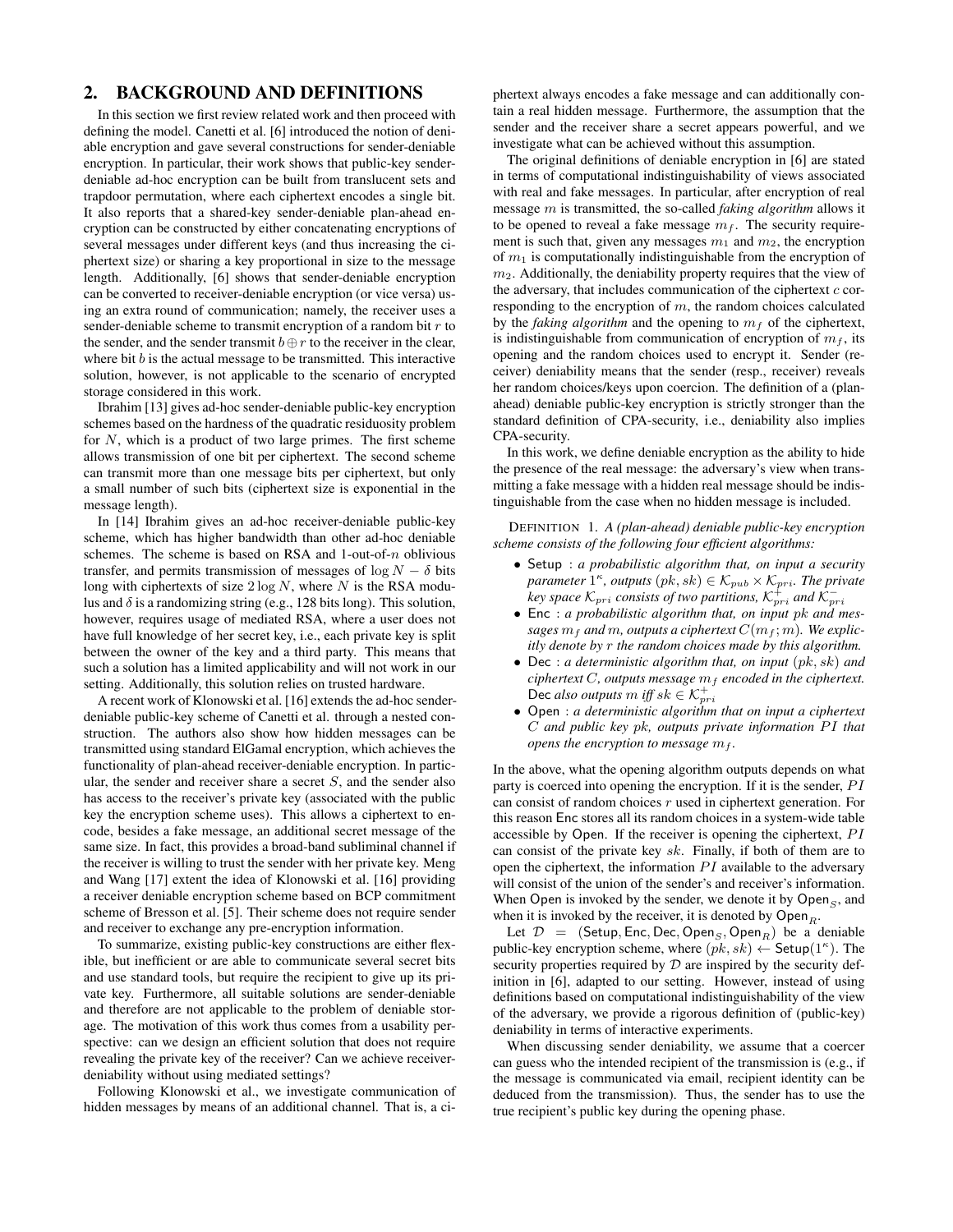We define the security requirement of a (plan-ahead) deniable public-key encryption scheme by adapting the standard definition of IND-CPA to our setup. Let  $\mathcal{E} = (Gen, E, D)$  denote a publickey encryption scheme where  $Gen, E$  and  $D$  are polynomial-time algorithms defined in the standard way (in particular,  $Gen$  and  $E$ are probabilistic algorithms while  $D$  is deterministic). Given a public key pk generated by Gen, we will denote by  $\mathcal{M}_{pk}$  and  $\mathcal{C}_{pk}$  the message and ciphertext spaces defined by  $pk$ . In addition, for simplicity and without loss of generality, we assume that messages in  $\mathcal{M}_{pk}$  and ciphertexts in  $\mathcal{C}_{pk}$ , respectively, have all the same size. We next state the properties of an encryption scheme we rely on. Consider the IND-CPA experiment defined as follows:

#### Experiment IND-CPA $_{A,\mathcal{E}}(\kappa)$

- 1. Run  $(pk, sk) \leftarrow Gen(1^{\kappa})$ .
- 2. Adversary  $A$  is given  $pk$  and eventually outputs two messages  $m_0, m_1 \in \mathcal{M}_{pk}$  of its choice.
- 3. A random bit b is drawn and the encryption  $E_{pk}(m_b)$  is returned to A.
- 4. A outputs bit b', and the experiment outputs 1 iff  $b = b'$ .

DEFINITION 2 (IND-CPA SECURITY). *An encryption scheme*  $\mathcal{E} = (Gen, E, D)$  has indistinguishable encryptions under chosen *plaintext attack if there exists a negligible function* negl *such that for any probabilistic polynomial time A,*  $Pr[IND-CPA_{A,\mathcal{E}}(\kappa)] =$  $1 \leq 1/2 + \mathsf{negl}(\kappa)$ .

Recall that in a plan-ahead deniable encryption scheme  $D$  a ciphertext can encrypt a fake and a real messages or just the fake message. Let  $C(m_f; m)$  denote a ciphertext that encrypts both of them, and  $C(m_f; -)$  denote a ciphertext that encrypts only  $m_f$ . The above IND-CPA experiment for  $D$  will then mean that in step 2  $A$  outputs two pairs of messages  $(m_{f,0}, m_0), (m_{f,1}, m_1) \in \mathcal{M}_{pk}$  and obtains  $Enc(m_{f,b}, m_b, pk) = C(m_{f,b}; m_b)$  in step 3. Note that one of messages  $m_0$  and  $m_1$  or both of them can be –.

We also provide the definition of sampleable ciphertext space, which will be used to construct our schemes:

DEFINITION 3 (SAMPLEABLE). An encryption scheme  $\mathcal{E} =$ (Gen, E, D) *has sampleable ciphertext space if there exists a polynomial time (in* κ*) algorithm such that, on input* pk *(produced by*  $Gen(1<sup>\kappa</sup>)$ , can choose an element of  $\mathcal{C}_{pk}$  with the same distribution *the algorithm*  $E_{pk}(\cdot)$  *produces on a fixed message m.* 

Note that when the encryption scheme  $\mathcal E$  is IND-CPA-secure, the above definition will imply that the distribution of ciphertexts  $E_{pk}(m)$  is computationally indistinguishable from the distribution of ciphertexts  $E_{pk}(m')$  for  $m \neq m'$ . Then we can sample the ciphertext space by creating  $E_{pk}(m)$ , and the view will be indistinguishable from the distribution of encryptions of other messages.

Unlike prior literature, we specify deniability using interactive experiments to more precisely capture the adversary's abilities. We define the experiment for sender-deniability of deniable encryption scheme  $\mathcal{D} = ($ Setup, Enc, Dec, Open<sub>S</sub> $)$  as follows:

#### Experiment SDen $_{A,\mathcal{D}}(\kappa)$

- 1. Set a system-wide table  $T$  initially empty.
- 2. Run  $(pk, sk) \leftarrow$  Setup $(1^k)$ .
- 3. Adversary A is given pk and oracle access to  $\textsf{Open}_S(\cdot, pk)$ and to  $Enc(\cdot, \cdot, pk)$ . Eventually A outputs a message pair  $(m_f, m)$ , with  $|m_f| = |m|$ .
- 4. A random bit  $b \stackrel{R}{\leftarrow} \{0,1\}$  is drawn; if  $b = 0$ , A is given  $C(m_f; m)$ , and if  $b = 1$ , A is given  $C(m_f; -)$ .
- 5. A continues to have access to Open<sub>S</sub> $(\cdot, pk)$  and Enc $(\cdot, \cdot, pk)$ .
- 6. A outputs bit b', and the experiment outputs 1 iff  $b = b'$ .

#### $Enc(m_f, m, pk)$ :

- 1. Compute  $C(m_f; m)$ .
- 2. Store the tuple  $(m_f, m, C(m_f; m), r)$  in T, where r denotes the set of the random choices used during the encryption.
- 3. Output  $C(m_f; m)$ .

 $\mathsf{Open}_S(C, pk)$  :

- 1. If C is in T return the tuple  $(m_f, m, C, r)$ .
- 2. If  $C$  is the challenge ciphertext, return the random choices derived from r to open C as an encryption of  $(m_f; -)$ , regardless of whether  $C = C(m_f; m)$  or  $C = C(m_f; -)$ . 3. Otherwise return ⊥.
- 

Note that we allow the adversary to open any ciphertext including the challenge ciphertext (produced on a message of its choice).

A more detailed explanation of this definition is in order. The adversary  $A$  is given access to an opening oracle and an encryption oracle under the public key  $pk$ . Note that even though the definition is for public-key encryption schemes we still provide access to an encryption oracle to model the ability of the coercer to choose arbitrary messages  $(m_f, m)$ , have them encrypted by the sender, and have the sender reveal the random choices used in the encryption.

DEFINITION 4. *A public-key encryption scheme* D *is* senderdeniable *if there exists a negligible function* negl *such that for any probabilistic polynomial time (PPT)* A,  $Pr[SDen_{A,D}(\kappa) = 1] \le$  $1/2 + \text{negl}(\kappa)$ .

The experiment for receiver-deniability of a deniable encryption scheme  $\mathcal{D} = ($ Setup, Enc, Dec, Open $_R$ ) is defined as follows: **Experiment** RDen $_{A,D}(\kappa)$ 

- - 1. Run  $(pk, sk) \leftarrow$  Setup $(1^{\kappa})$ .
- 2. A is given pk and oracle access to  $\mathsf{Open}_R(\cdot, pk)$  and eventually outputs a message pair  $(m_f, m)$ , with  $|m_f | = |m|$ .
- 3. A random bit  $b \stackrel{R}{\leftarrow} \{0,1\}$  is drawn; if  $b = 0$ , A is given  $C(m_f; m)$ , and if  $b = 1$ ,  $\overline{A}$  is given  $C(m_f; -)$ .
- 4. Adversary A continues to have access to Open<sub>R</sub> $(\cdot, pk)$ .
- 5. A outputs bit b', and the experiment outputs 1 iff  $b = b'$ .

By allowing the adversary to have oracle access to  $Open<sub>R</sub>$ , we make it very powerful. In particular, for existing receiverdeniable constructions, calling  $Open_R$  once will give the adversary access to the private decryption key sk. In practice, once a receiver is coerced and reveals the private key, the key pair should no longer be used and a new key will be generated. We, however, grant the adversary this level of power to show that, even after revealing the private key, the real message m remains hidden.

DEFINITION 5. *A public-key encryption scheme* D *is* receiverdeniable *if there exists a negligible function* negl *such that for any PPT A*,  $Pr[RDen_{A,D}(\kappa) = 1] \leq 1/2 + neg(\kappa)$ .

Additionally, we say that a public-key encryption scheme  $D$  is *sender-and-receiver* deniable if it satisfies the requirements for both sender deniability and receiver deniability.

We emphasize that, in this paper, we are not considering adversaries with access to a decryption oracle.

## 3. DENIABLE ENCRYPTION FROM STANDARD TOOLS

#### 3.1 A Sender-deniable Solution

First we propose an efficient sender-deniable encryption scheme, then we extend it to provide sender-and-receiver deniability. We denote with  $\bar{E}(N, e, m)$  and  $\bar{D}(N, d, c)$  the encryption of message m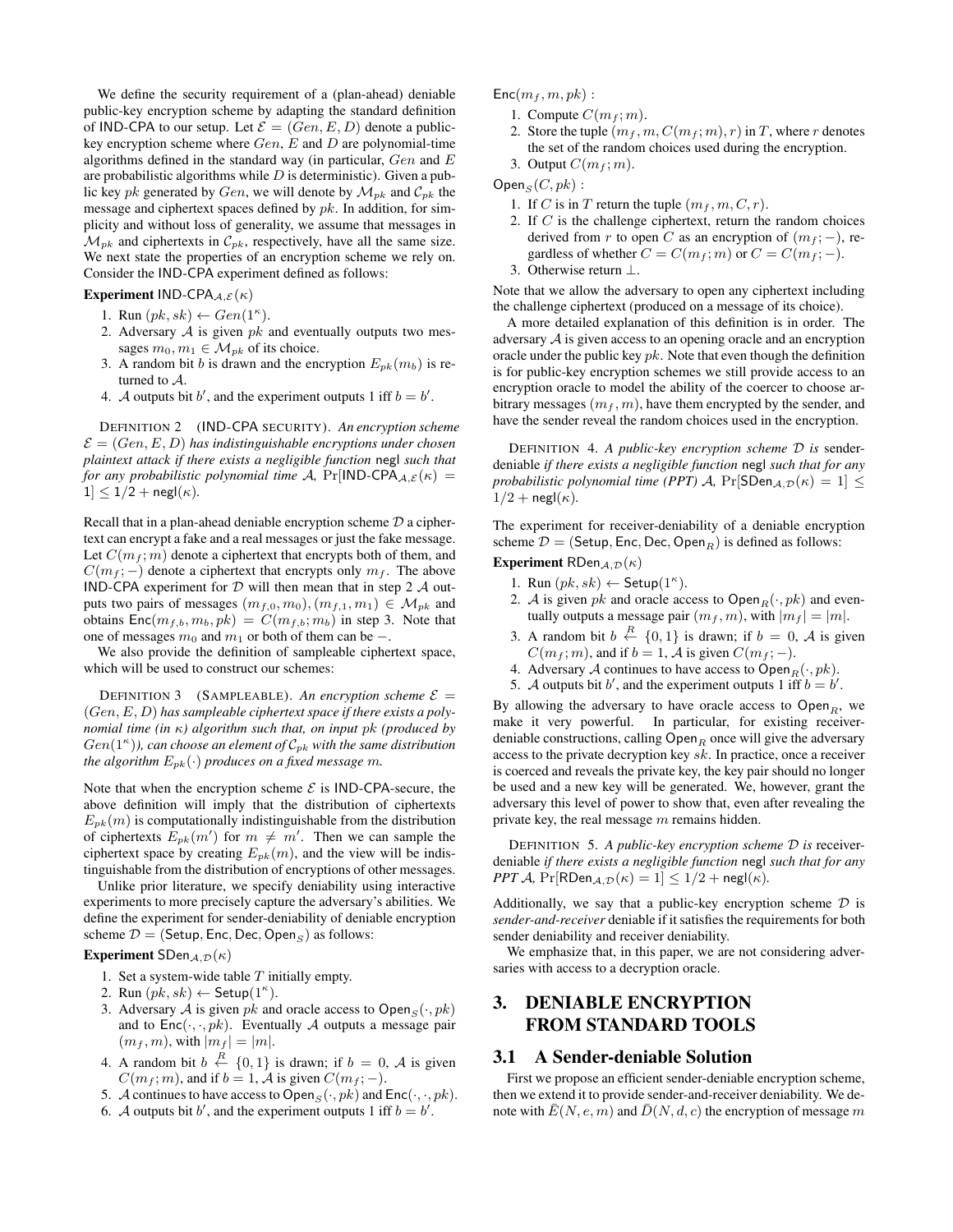using RSA-OAEP [3] with public key  $(N, e)$  and the decryption of the ciphertext c with the private key  $(N, d)$ , i.e.,  $\bar{E}(N, e, m) =$  $(OA \to P(m))^e \mod N$  and  $\overline{D}(N, d, c) = OA \to P^{-1}(c^d \mod N)$ . RSA-OAEP is IND-CCA-secure (and therefore it is also IND-CPAsecure). When the OAEP padding is removed, the result is either the plaintext m if the ciphertext is valid or  $\perp$  otherwise. We base our solution on an efficient generalization of Paillier's probabilistic public key system [19] introduced by Damgård-Jurik in [9].

Setup: On input a security parameter  $1<sup>\kappa</sup>$ , choose an RSA modulus  $N = pq$  of length  $\kappa$  bits, with  $p \equiv q \equiv 3 \pmod{4}$  and  $gcd(p - q)$  $1, q - 1$  = 2. Set  $\lambda = (p - 1)(q - 1)/2$ , i.e.,  $\lambda$  is the least common multiple of  $p - 1$  and  $q - 1$ . Then choose a value e such that gcd(e,  $\lambda$ ) = 1 and calculate d such that  $e \cdot d \equiv 1 \mod \lambda$ . The public key is  $pk = (N, e)$  and the secret key is  $sk = (\lambda, d, p, q)$ .

Enc: Given a public key  $pk = (N, e)$ , the sender forms a ciphertext as follows, depending on whether deniability is used or not: To deniably transmit a message  $m$  along with an innocent-looking fake message  $m_f < N^s$ , the sender computes

$$
Enc(pk, m_f, m) = ((1 + N)^{m_f}) \cdot (\bar{E}(N, e, m))^{N^s} \mod N^{s+1}
$$

To transmit a message  $m_f$  without the ability to deny it, the sender picks a random r from  $\mathbb{Z}_N^*$  and forms the encryption as

$$
\text{Enc}(pk, m_f, -) = ((1 + N)^{m_f}) \cdot r^{N^s} \mod N^{s+1}
$$

Dec: Given a ciphertext c, the recipient with the public key  $pk =$  $(N, e)$  and the private key  $sk = (\lambda, d, p, q)$  proceeds as follows:

- 1. Calculate  $v = c^{\lambda} \mod N^{s+1}$ , i.e.,  $(1+N)^{m'_f \lambda} \mod N^{s+1}$ .
- 2. Use the technique described in [9] to compute  $m_f \lambda \text{ mod } N^s$ from v and multiply it by  $\lambda^{-1}$  mod  $N^s$  to obtain  $m_f$ .
- 3. Using p and q, calculate d' such that  $d' \cdot N^s \equiv 1 \mod \lambda$ .
- 4. Compute  $c' = c \mod N$ . If  $c = (1 + N)^a \cdot b^{N^s} \mod N^{s+1}$ , then c mod  $N = (1 + N)^a \cdot b^{N^s} \mod N = b^{N^s} \mod N$ .
- 5. Compute  $m' = \overline{D}(N, d, c'^{d'} \mod N)$ . If  $m' \neq \perp$ , set  $m =$  $m'$ , else set  $m = -$ .
- 6. Return  $(m_f, m)$ .

Open<sub>S</sub>: Suppose a coercer obtains a ciphertext c generated by the sender and requests its opening. Given the public key  $pk =$  $(N, e)$ , the sender reveals  $m<sub>f</sub>$ . If the ciphertext was encrypted as  $Enc(pk, m_f, -)$  then the sender outputs r as the random choices. Analogously, if the ciphertext was obtained as  $Enc(pk, m_f, m)$ then the sender simply outputs  $\bar{E}(N, e, m) \text{ mod } N$  as the random choices.

THEOREM 1. *Assuming that both the scheme of Damgård-Jurik and RSA-OAEP are* IND*-*CPA*-secure encryption schemes, the scheme above is sender-deniable.*

PROOF. In order to prove that our scheme is sender-deniable, we need to show that an adversary  $A$  which separately plays the IND-CPA experiment (for the security property) and the *sender deniability* experiment (for the deniability property) can have only negligible advantage in having any of the experiments to output 1, i.e. it has a negligible advantage in wining any of the experiments.

Security We show that there is no adversary with non-negligible advantage in breaking the IND-CPA security of our scheme through a sequence of experiments.

Experiment 0 This experiment is the standard IND-CPA experiment, i.e., the adversary A receives a public key  $pk = (N, e)$  and outputs two messages  $(m_{0,f}, m_0)$  and  $(m_{1,f}, m_1)$ . The challenger picks a random bit b and sends the encryption of  $(m_{b,f}, m_b)$  to A.  $\mathcal A$  eventually outputs a bit  $b'$ . By definition we have that

$$
Pr[\mathsf{win}_0] = Pr[\mathsf{IND}\text{-}\mathsf{CPA}_{\mathcal{A},\mathcal{D}}(\kappa) = 1]
$$

Experiment 1 In this experiment we modify the way the challenger constructs the challenge ciphertext. In particular, it constructs the challenge ciphertext as  $C = ((1 + N)^{m_f}) \cdot (r)^{N^s} \mod$  $N^{s+1}$  where  $r \leftarrow \mathbb{Z}_N^*$ . The adversary can only distinguish Experiment 1 from Experiment 0 with negligible probability, since in the random oracle model the ciphertexts of RSA-OAEP are distributed as random elements in  $\mathbb{Z}_N^*$  for a PPT adversary. Therefore there exists a negligible function negl<sub>0</sub> such that

$$
|\Pr[\mathsf{win}_0] - \Pr[\mathsf{win}_1]| \leq \mathsf{negl}_0(\kappa)
$$

Experiment 2 In this experiment we further modify the way the challenger constructs the ciphertext. Here the challenge ciphertext C is chosen as the encryption of a random element in  $\mathcal{M}_{pk}$ . Since the scheme of Damgård-Jurik is IND-CPA-secure, A has only negligible advantage in noticing that it is playing Experiment 2. Therefore we have that

$$
|\Pr[\mathsf{win}_1] - \Pr[\mathsf{win}_2]| \leq \mathsf{negl}_1(\kappa)
$$

for some negligible function  $negl_1$ . Combining the probabilities in all Experiments, we have that

$$
Pr[IND\text{-}CPA_{\mathcal{A},\mathcal{D}}(\kappa) = 1] = Pr[\text{win}_2] + \text{negl}(\kappa)
$$

for some negligible function negl. To conclude the proof, we show that the probability  $Pr[\text{win}_2]$  is exactly 1/2. This is because the challenge ciphertext in Experiment 2 is chosen independently from bit b, therefore A can only guess b with probability  $1/2$ . For this reason the advantage of A into breaking the sender-deniable scheme must be negligible.

Deniability We show that there is no adversary with non-negligible advantage in breaking the sender-deniability of our scheme through a sequence of experiments.

Experiment 0 This experiment is the standard SDen experiment, i.e., adversary A receives a public key  $pk = (N, e)$  and answers to its Enc and Open<sub>S</sub> queries, and then outputs a message  $(m_f, m)$ . The challenger picks a random bit  $b$  and sends the challenge ciphertext either as  $C(m_f, m)$  if  $b = 0$  or  $C(m_f, -)$  if  $b = 1$  to A. A eventually outputs its choice for  $b'$ . By definition we have that

$$
Pr[\mathsf{win}_0] = Pr[\mathsf{SDen}_{\mathcal{A},\mathcal{D}}(\kappa) = 1]
$$

Experiment 1 In this experiment we modify the way the challenger constructs the challenge ciphertext. In particular, it constructs the challenge ciphertext as  $c = ((1 + N)^{m_f}) \cdot (r)^{N^s} \mod$  $N^{s+1}$  where  $r \leftarrow \mathbb{Z}_N^*$ . The adversary can only distinguish Experiment 1 from Experiment 0 with negligible probability, since in the random oracle model the ciphertexts of RSA-OAEP are distributed as random elements in  $\mathbb{Z}_N^*$  for a PPT adversary. Note that the challenger can still respond to the Enc and Open queries properly. Therefore there exists a negligible function negl<sub>0</sub> such that

$$
|\Pr[\mathsf{win}_0] - \Pr[\mathsf{win}_1]| \leq \mathsf{negl}_0(\kappa)
$$

Combining the probabilities in Experiments 0 and 1, we have that

$$
Pr[\textsf{SDen}_{\mathcal{A}, \mathcal{D}}(\kappa) = 1] = Pr[\textsf{win}_1] + \textsf{negl}(\kappa)
$$

for some negligible function negl. To conclude the proof, we show that the probability  $Pr[\text{win}_1]$  is exactly 1/2. This is because the challenge ciphertext in Experiment 1 is constructed independently from the bit b, so A can only guess b with probability  $1/2$ . For this reason the advantage of  $A$  into breaking the sender-deniable scheme must be negligible.  $\quad \Box$ 

Note that by fixing the value e for all keys (e.g.,  $e = 3$ ) we can remove e from the public key and set  $pk = (N)$ , i.e., a standard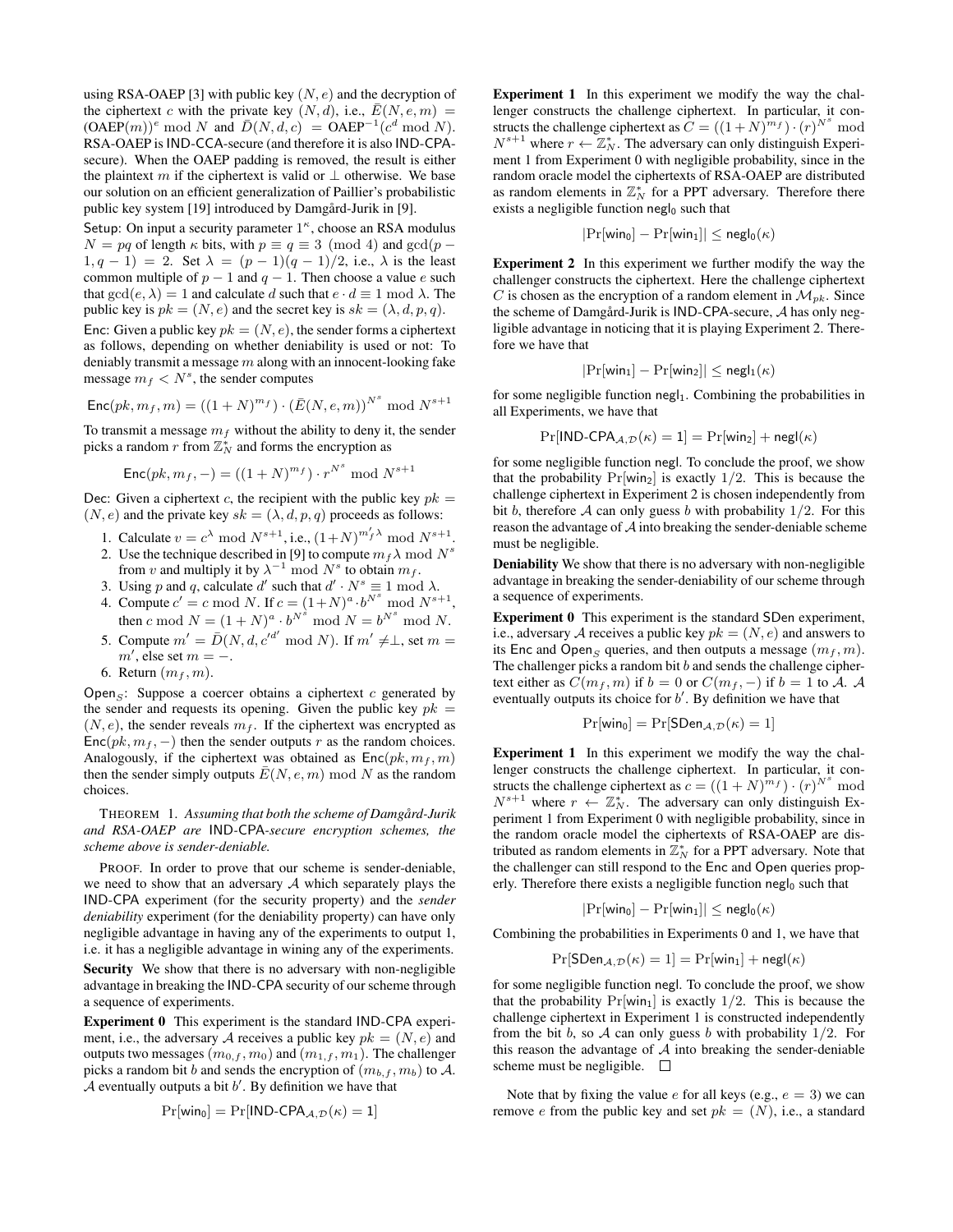public key for the scheme of Damgård-Jurik [9]. In this case the coercer has no way to distinguish our deniable scheme from the standard non-deniable scheme of Damgård-Jurik and the claim made by the sender that an observed ciphertext is the sole encryption of  $m_f$  is hard to contradict.

This scheme does not provide receiver deniability. Upon coercion, the receiver would have to surrender the factorization of  $N$ , which allows the coercer to decrypt the deniable message  $m$ . Receiver deniability can be obtained using the technique described by Canetti et al. in [6]; however, this would make the scheme interactive. To achieve receiver deniability, we construct another noninteractive encryption scheme which is detailed next.

#### 3.2 Sender-and-receiver Deniability

The idea behind this scheme is to use two ciphertexts of the scheme of Damgård-Jurik to transport an ElGamal encryption. Even if the receiver surrenders the factorization of  $N$ , the coercer still needs another secret value to decrypt the ElGamal encryption. In order to achieve receiver deniability, the receiver should claim that it does not know such secret information. To achieve this result, we use a well known generalization of ElGamal based on quadratic residues modulo a composite (see, e.g., [15]). For simplicity, we will also employ a public redundancy function  $\text{red}(\cdot)$  in conjunction with the ElGamal encryption. Such function maps elements from a generic message space to a redundancy space which is a subset of  $\mathbb{QR}(N)$  (the set of quadratic residues modulo N). Both red(·) and red<sup>-1</sup>(·) are efficiently computable. Moreover, a random quadratic residue is in the redundancy space with negligible probability. In this way it is trivial for a receiver which knows how to decrypt the ElGamal ciphertext to distinguish the encryption of  $(m'_f, m''_f, m)$  from the encryption of  $(m'_f, m''_f, -)$ .

Setup: On input a security parameter  $1<sup>\kappa</sup>$ , choose an RSA modulus  $N = pq$  of length  $\kappa$  where p and q are safe primes, i.e.,  $p = 2p' + 1$ and  $q = 2q' + 1$  for primes  $p', q'$ . Let  $\lambda = 2p'q'$  and g be a random generator of QR(N). Either choose  $x \stackrel{R}{\leftarrow} \mathbb{Z}_{p'q'}$  and set  $h = g^x$  or set  $h \stackrel{R}{\leftarrow} \mathbb{QR}(N)$ . The public key is  $pk = (N, g, h)$ ; the secret key is either  $s\vec{k} = (\lambda, x)$  or  $s\vec{k} = (\lambda, \perp)$  depending on how h was chosen.

The public key pk is disseminated. If such keys get registered or certified, the certifying authority will request a proof of knowledge of the private key corresponding to  $\lambda$ , but not to x.

Enc: Given a public key  $pk = (N, g, h)$  and a value  $r \stackrel{R}{\leftarrow} \mathbb{Z}_{N^2}$ , the sender forms a ciphertext as follows, depending on whether deniability is used or not: To deniably transmit a message  $m$  along with two innocent-looking fake messages  $m_f', m_f''$ , the sender computes

$$
\mathsf{Enc}(pk, m'_f, m''_f, m) = (c_1, c_2) =
$$

$$
((1+N)^{m'_f}(\bar{c}_1)^{N^s}, (1+N)^{m''_f}(\bar{c}_2)^{N^s}) \pmod{N^{s+1}}
$$

where  $\bar{c}_1 = g^r \mod N$  and  $\bar{c}_2 = \text{red}(m) \cdot h^r \mod N$ . To transmit two messages  $m_f', m_f''$  without the ability to deny them, the sender chooses two random values  $r_1$ ,  $r_2$  from  $\mathbb{QR}(N)$  and sets  $\bar{c}_1 = r_1$ and  $\bar{c}_2 = r_2$  in the equation above.

Dec: Given a ciphertext  $(c_1, c_2)$ , the recipient with the public key  $pk = (N, g, h)$  and a private key  $sk = (\lambda, x)$  proceeds as follows:

- 1. Calculate  $v = c_1^{\lambda} \bmod N^{s+1} = (1 + N)^{m'_f \lambda} \bmod N^{s+1}$ and use the technique described in [9] to compute  $m_f' \lambda \text{ mod } 1$  $N^s$ . The message  $m_f'$  is calculated by multiplying the result by  $\lambda^{-1}$ .
- 2. Proceed analogously to calculate  $m_f''$ .
- 3. If  $sk = (\lambda, x)$ , compute  $m' = (c_2 \mod N) \cdot (c_1 \mod n)$  $(N)^{-x}$  mod N. If m' is in the redundancy space, i.e., the

co-domain of the function 
$$
\text{red}(\cdot)
$$
, set  $m = \text{red}^{-1}(m')$ , otherwise set  $m = -$ .

4. Return 
$$
(m', m'', m)
$$
.

Open<sub>s</sub>: Suppose a coercer obtains a ciphertext  $(c_1, c_2)$  generated by the sender and requests its opening. The sender exposes messages  $m'_f$  and  $m''_f$ . Then it reveals the associated random choices by claiming that  $\bar{c}_1$  and  $\bar{c}_2$  are random values uniformly chosen from  $\mathbb{QR}(N)$ .

Open<sub>R</sub>: Suppose a coercer obtains a ciphertext  $(c_1, c_2)$  generated by the sender. Given the public key  $pk = (N, g, h)$  and the private key  $sk = (\lambda, x)$ , the receiver opens its private key as  $sk = (\lambda, \perp)$ such that  $\lambda$  matches N. Basically the receiver claims that it does not have knowledge of a value x such that the  $h = g^x$ .

Note that  $Open_R$  reveals the factorization of N to the adversary.

THEOREM 2. *Assuming that the scheme of Damgård-Jurik is an* IND-CPA-secure encryption scheme and ElGamal over  $\mathbb{QR}(N)$ *is an* IND*-*CPA*-secure encryption scheme given the factorization of* N*, our scheme is sender-deniable.*

PROOF. In order to prove that our scheme is sender-deniable, we need to show that an adversary  $A$  which separately plays the IND-CPA experiment (for the security property) and the *sender deniability* experiment (for the deniability property) can win any of them with only negligible advantage.

Security We show that there is no adversary with non-negligible advantage in breaking the IND-CPA security of our sender-andreceiver deniable scheme through a sequence of experiments.

Experiment 0 This experiment is the standard IND-CPA experiment, i.e., the adversary A receives a public key  $pk = (N, g, h)$ and outputs two messages  $(m'_{0,f}, m''_{0,f}, m_0)$  and  $(m'_{1,f}, m'_{1,f}, m_1)$ . The challenger picks a random bit and sends the challenge ciphertext corresponding to the encryption of  $(m'_{b,f}, m''_{b,f}, m_b)$  to A. A eventually outputs a bit  $b'$ . By definition we have that

$$
\Pr[\mathsf{win}_0] = \Pr[\mathsf{IND}\text{-}\mathsf{CPA}_{\mathcal{A},\mathcal{D}}(\kappa) = 1]
$$

Experiment 1 In this experiment we modify the way the challenger constructs the challenge ciphertext. In particular, it constructs the challenge ciphertext as

$$
C = (((1+N)^{m'_f}) \cdot (r_1)^{N^s}, ((1+N)^{m''_f}) \cdot (r_2)^{N^s}) \pmod{N^{s+1}}
$$

where both  $r_1$  and  $r_2$  are random elements from  $\mathbb{QR}(N)$ . The adversary can only distinguish Experiment 1 from Experiment 0 with negligible probability, since the elements  $r_1$  and  $r_2$  are distributed properly for any PPT adversary. Therefore there exists a negligible function negl $<sub>0</sub>$  such that</sub>

$$
|\mathrm{Pr}[\mathsf{win}_0] - \mathrm{Pr}[\mathsf{win}_1]| \leq \mathsf{negl}_0(\kappa)
$$

Experiment 2 In this experiment we further modify the way the challenger constructs the ciphertext. Here the challenge ciphertext is constructed as  $C = (c_1, c_2)$  where  $c_1$  and  $c_2$  are chosen as the encryption of two random element in  $\mathcal{M}_{pk}$ . Since the scheme of Damgård-Jurik is IND-CPA-secure, A has only negligible advantage in noticing that it is playing Experiment 2. Thus, we have that

$$
|\Pr[\mathsf{win}_1] - \Pr[\mathsf{win}_2]| \leq \mathsf{negl}_1(\kappa)
$$

for some negligible function  $\operatorname{negl}_1$ . Combining the probabilities in all Experiments, we have that

$$
Pr[IND\text{-}CPA_{\mathcal{A},\mathcal{D}}(\kappa) = 1] = Pr[win_2] + negl(\kappa)
$$

for some negligible function negl. To conclude the proof, we show that the probability  $Pr[\text{win}_2]$  is exactly 1/2. This is because the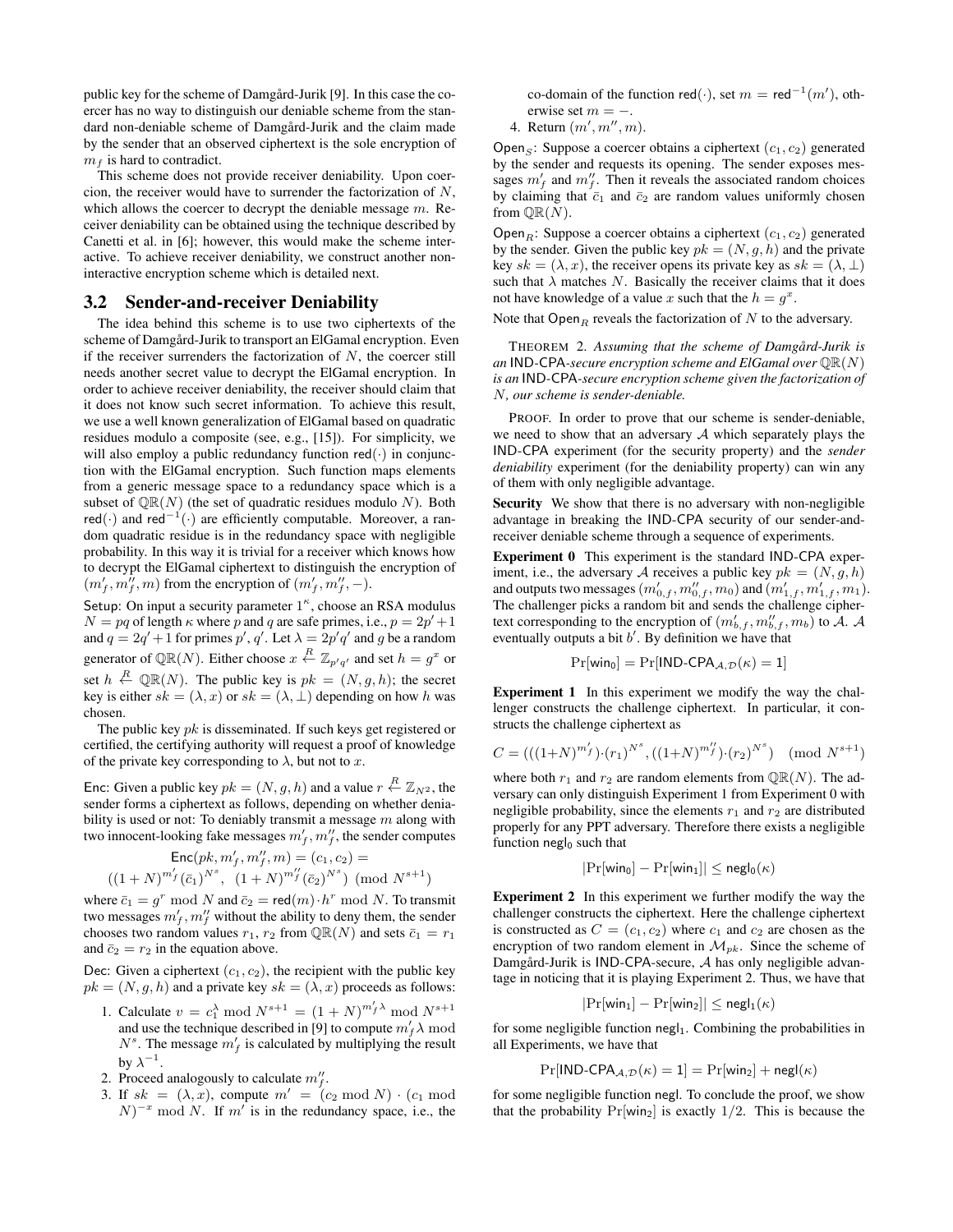challenge ciphertext in Experiment 2 is chosen independently from bit b, therefore A can only guess b with probability  $1/2$ . For this reason the advantage of A into breaking the sender-deniable scheme must be negligible.

Deniability We show that there is no adversary with non-negligible advantage in breaking the sender-deniability of our scheme through a sequence of experiments.

Experiment 0 This experiment is the standard SDen experiment, i.e., A receives a public key  $pk = (N, g, h)$  and answers to its Enc and Open<sub>S</sub> queries according to the experiment. A outputs a triplet  $(m'_{0,f}, m''_{0,f}, m_0)$  in  $\mathcal{M}_{pk}$ . The challenger picks a random bit  $b$  and sends to  $A$  the challenge ciphertext corresponding to the encryption of  $(m'_{b,f}, m''_{b,f}, m)$  if  $b = 0$  and  $(m'_{b,f}, m''_{b,f}, -)$ otherwise. A eventually outputs a bit  $b'$ . By definition we have that

$$
\Pr[\mathsf{win}_0] = \Pr[\mathsf{SDen}_{\mathcal{A}, \mathcal{D}}(\kappa) = 1]
$$

Experiment 1 In this experiment we modify the way the challenger constructs the challenge ciphertext. In particular, it constructs the challenge ciphertext as

$$
C = (((1+N)^{m'})(r_1)^{N^s}, ((1+N)^{m''}_1)(r_2)^{N^s}) \pmod{N^{s+1}}
$$

where both  $r_1$  and  $r_2$  are random elements from  $\mathbb{QR}(N)$ . The adversary can only distinguish Experiment 1 from Experiment 0 with negligible probability, since the elements  $r_1$  and  $r_2$  are distributed properly for any PPT adversary. Note that the challenger can still respond to the Enc and Open queries properly. Therefore there exists a negligible function negl<sub>0</sub> such that

$$
|\Pr[\mathsf{win}_0] - \Pr[\mathsf{win}_1]| \leq \mathsf{negl}_0(\kappa)
$$

Combining the probabilities in Experiments 0 and 1, we have that

$$
\Pr[\mathsf{SDen}_{\mathcal{A}, \mathcal{D}}(\kappa) = 1] = \Pr[\mathsf{win}_1] + \mathsf{negl}(\kappa)
$$

for some negligible function negl. To conclude the proof, we show that the probability  $Pr[\text{win}_1]$  is exactly 1/2. This is because the challenge ciphertext in Experiment 1 is constructed independently from messages b, so  $A$  can only guess b with probability  $1/2$ . For this reason the advantage of  $A$  into breaking the sender-deniable scheme must be negligible.  $\square$ 

THEOREM 3. *Assuming that the scheme of Damgård-Jurik is* an IND-CPA-secure encryption scheme and ElGamal over  $\mathbb{QR}(N)$ *is an* IND*-*CPA*-secure encryption scheme given the factorization of* N*, our scheme is receiver-deniable.*

PROOF. Since we already proved that the security property holds for our scheme, in order to prove that it is receiver-deniable, we need to show that an adversary  $A$  can win the RDen experiment only with negligible advantage. To prove it, we show that if adversary A wins the *receiver deniability* experiment with probability non-negligible larger than  $1/2$ , then we can build an efficient algorithm  $\beta$  that wins in the IND-CPA experiment against ElGamal over  $\mathbb{QR}(N)$  with non-negligible advantage. B engages in the IND-CPA experiment with the challenger, obtains the public key  $\overline{pk} = (g, N = pq, p, q, h = g^x)$  and sets  $pk = (N, g, h)$ ,  $\lambda = (p-1)(q-1)/2$ . Then B uses pk to setup the *receiver deniability* experiment for A. B responds to Open<sub>R</sub> queries from A with  $sk = (\lambda, \perp)$ . A eventually outputs its choice for  $(m'_f, m''_f, m)$ . B outputs  $m_0, m_1$  to the challenger where  $m_0 = \text{red}(m)$ , and  $m_1 = R$  is a random message from the message space such that  $|R| = |\text{red}(m)|$ . The challenger picks a random bit b and returns  $(\bar{c}_1, \bar{c}_2)$  = ElGamal<sub> $\bar{vk}$ </sub> $(m_b)$ . *B* builds the challenge ciphertext for  $\mathcal{A}$  as  $\overline{C} = ((1+N)^{m'_{f}}(\overline{c}_{1})^{N^{s}}, (1+N)^{m''_{f}}(\overline{c}_{2})^{N^{s}})$ . B continues

to respond to Open<sub>R</sub>(C, pk) queries with  $(\lambda, \perp)$ . Eventually A outputs  $b'$ , and  $B$  outputs the same guess to the challenger.

It is not hard to see that Pr[IND-CPA<sub>B,ElGamal</sub> $(\kappa)$  = 1] =  $Pr[RDen_{A,\lceil}(\kappa) = 1]$ . That is, if  $b = 0$ ,  $\beta$  receives the encryption of m and A receives the encryption of  $(m'_f, m''_f, m)$ , in which case  $\beta$  answers the challenge correctly if and only if  $\mathcal A$  answers its challenge correctly. If  $b = 1$ , B receives the encryption of R and A receives the encryption of  $(m'_f, m''_f, R)$ , which is interpreted as  $(m'_f, m''_f, -)$  since R is a random message. Therefore B guesses correctly if and only if  $A$  guesses correctly. Since  $B$  cannot guess correctly non-negligibly more than half of the times,  $\delta \leq \text{negl}(\kappa)$ for some negligible function negl.  $A$  cannot detect the simulation for the same reasons as in theorem 2.  $\square$ 

#### 3.3 Deniability from any Semantically Secure Encryption Scheme

In this section we show that any IND-CPA-secure encryption scheme can be used to construct a sender-and-receiver deniable scheme. The main idea behind this solution is simple: a receiver's public key consists of two parts, where the first part is a public key and the second part could be another public key or a randomly chosen string. To achieve deniability, the second half of the key is claimed to be random. Let  $\mathcal{E} = (Gen, E, D)$  denote a IND-CPAsecure encryption scheme. Let us also denote the domain of all possible public keys output by  $Gen(1^{\kappa})$  as  $\mathcal{PK}(\kappa)$ . The redundancy function  $\text{red}(\cdot)$  now maps elements from a generic message space to a subset of the message space of  $\mathcal{E}$ .

Setup: On input a security parameter  $1<sup>\kappa</sup>$ , a user generates a key pair  $(pk_1, sk_1) \leftarrow Gen(1^{\kappa})$  and also either generates a second key pair  $(pk_2, sk_2) \leftarrow Gen(1^{\kappa})$  or chooses a random value from  $\mathcal{PK}(\kappa)$ . The public key of the user is then  $pk = (k_1, k_2)$ , where  $k_1 = pk_1$ and  $k_2$  is either  $pk_2$  or the random value. The user's corresponding private key is  $sk = (s_1, s_2)$ , where  $s_1 = sk_1$  and  $s_2$  is either  $sk_2$ or the empty string  $\bot$ . As in the previous scheme, the public key  $pk = (k_1, k_2)$  is disseminated and, upon request, only a proof of knowledge of the private key corresponding to  $k_1$  is provided.

Enc: Given a public key  $pk = (k_1, k_2)$ , the sender forms a ciphertext as follows, depending on whether deniability is used or not. To deniably transmit a message  $m$  along with an innocent fake message  $m_f$ , the sender forms the encryption as

$$
\mathsf{Enc}(pk, m_f, m) = (c_1, c_2) = (E_{k_1}(m_f), E_{k_2}(\mathsf{red}(m))).
$$

To transmit a message  $m$  without the ability to deny it, the sender forms the encryption using  $R$  chosen according to the distribution defined by  $\mathsf{Enc}(pk; \cdot)$  on  $\mathcal{C}_{k_2}$  as

$$
Enc(pk; m) = (c_1, c_2) = (E_{k_1}(m), R),
$$

Dec: Given a ciphertext  $(c_1, c_2)$ , the recipient with the public key  $pk = (k_1, k_2)$  and private key  $sk = (s_1, s_2)$  proceeds as follows:

- 1. Set  $m_1 = D_{s_1}(c_1)$ .
- 2. If  $s_2 \neq \perp$ , compute  $m_2 = D_{s_2}(c_2)$ .
- 3. If  $m_2$  is in the redundancy space then return  $(m_1, \text{red}^{-1}(m_2)),$ otherwise return  $(m_1, -)$ .

Open<sub>S</sub>: Suppose a coercer obtains a ciphertext  $(c_1, c_2)$  generated by the sender and requests its opening. Given public key  $pk =$  $(k_1, k_2)$ , the sender opens the random choices made in generating  $c_1$ . The sender also claims that  $c_2$  was chosen from  $\mathcal{C}_{k_2}$  according to the distribution defined by  $Enc(pk; \cdot)$ . Thus, the actual message the sender claims to have sent is  $(m_1, -)$ .

Open<sub>R</sub>: Suppose a coercer obtains a ciphertext  $(c_1, c_2)$  that the recipient received. Given the recipient's public key  $pk = (k_1, k_2)$ ,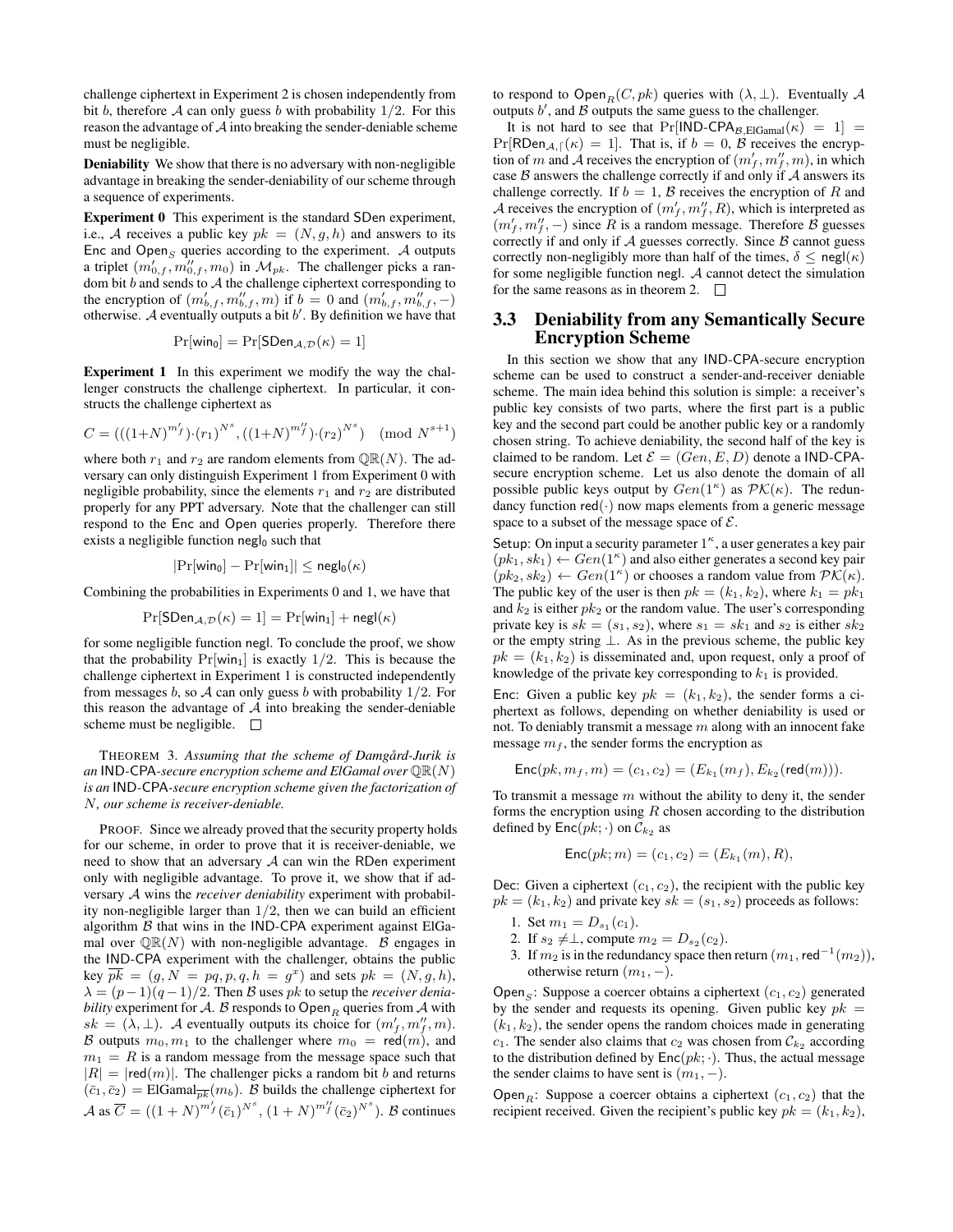the recipient opens its private key as  $sk = (s_1, \perp)$  such that  $s_1$ matches  $k_1$ . In other words, the recipient claims that the second part of the public key was chosen at random from  $\mathcal{PK}(\kappa)$ .

THEOREM 4. Assuming that  $\mathcal{E} = (Gen, E, D)$  is an **IND-CPA***secure encryption scheme with security parameter* κ*, the scheme above is sender-deniable.*

THEOREM 5. Assuming that  $\mathcal{E} = (Gen, E, D)$  is an **IND-CPA***secure encryption scheme with security parameter* κ*, the scheme above is receiver-deniable.*

The proof of theorems 4 and 5 is provided in Appendix A.

#### 4. A DENIABLE SHARED FILE SYSTEM

Cloud computing is a powerful tool for improving productivity and ease of collaboration among users. It is not surprising that there is a growing interest towards these technologies, although privacy and security concerns are still mostly an open problem (see e.g. [21]). Many companies are offering practical storage and synchronization services at a very low cost or even for free. Thanks to these services, users can store their documents on line and easily synchronize them between a laptop and a desktop computer, or other users. In order to protect their privacy, users can encrypt their files prior to sending them using available encryption software. Unfortunately most current encryption software are designed to protect against adversaries who have no access to the decryption key, while in our model we assume that the coercer will be able to obtain access to such private information.

To solve this problem, a user can rely on a disk encryption tools with support for deniability, like TrueCrypt. This solution is clearly not acceptable in our scenario: TrueCrypt hidden volumes are easy to uncover by comparing multiple snapshots of the container. Moreover, the owner of the shared data may not want all users to be able to access portions of content encrypted by other members, unless explicitly specified. In order to overcome this, several hidden volumes can be created and shared using distinct secret keys. Unfortunately, if we let users share symmetric keys for access control then key management soon becomes a nightmare.

With our public-key deniable scheme we provide a reasonable solution to the problems above. In particular we use our plan-ahead deniable encryption scheme in the context of cloud storage and file sharing among collaborating users, by relying on a cloud provider – such as Amazon S3 and, on top of it, Dropbox – for the storage. Such provider does not have access to the decryption keys for the user's data, and is not trusted by the users. Any participant that is approached by the coercer and forced to decrypt one or more shared files can just open the corresponding non-deniable (*fake*) files without revealing any sensitive information.

#### 4.1 High-level Description

In order to explore the practicality of our solution, we designed and implemented a prototype application. The purpose of our prototype is to implement DenFS, a file system which transparently and deniably encrypts all its content, and stores it *in the cloud*. In this way we intend to provide one of the basic tools for coordinating a collaboration between users. One of the design goals of DenFS is to provide a seamless experience, allowing users to interact with objects stored in the deniable file system as if they were stored on a standard file system: it is possible to read and write files and directories using standard tools and applications with no modifications. The content of the deniable file system can be shared with an arbitrary number of users. DenFS considers the cloud storage



Figure 1: Components of the DenFS file system.

as untrusted and doesn't rely on ACLs for access control. Instead, DenFS implements access control through public key encryption: users can read only the files for which they hold the appropriate decryption key. When a new file is created, it is encrypted under the public key of one or more users. In this way DenFS allows content providers to select which users can read a specific file. When several users are collaborating, their files can shared by encrypting them under the the public keys of all collaborators. DenFS uses hybrid encryption, as discussed below, for higher efficiency. Different users may have a different view of the deniable file system, since DenFS shows only the encrypted files for which the appropriate decryption key was provided at mount time. The synchronization between files and folders in DenFS and the cloud storage happens in background. Files are also stored locally in encrypted form to provide a buffer which hides all the delays introduced by the network when reading or writing a file. Moreover, this buffer allows users to interact with files without being constantly connected. A synchronization service takes care of updating both the local cache and the on-line repository. Conflicts are shown to the user who can decide how to deal with them. File updates propagate with a speed proportional to users' available bandwidth. There is no significant performance downside when a relatively large number of users share the same folder, because each modification is sent only once to the cloud and then pushed concurrently to each user.

We designed our prototype to be efficient, secure, and easy to use. To mount a DenFS file system, a user simply specifies the mount point, the backend directory, and a password. The backend directory is the directory where encrypted files are stored. In order to synchronize files between users, the backend directory must be inside a Dropbox folder and must be shared. Each user's secret key is encrypted with a symmetric algorithm; the decryption password is prompted when mounting the file system. If a user does not enter the decryption password, it will only be able to encrypt new files. All file system operations, like reading or writing a file, are automatically mapped to the backend folder and therefore to the cloud.

Before mounting the file system, each user must create a directory containing sensitive looking files which will be used to fill the non-deniable part of a deniable encryption. This directory is called *non-deniable pool*. DenFS can be mounted in one of the two modes of operation available: *deniable* and *non-deniable*. When mounting the file system in non-deniable mode, random data is used to fill the deniable part of the ciphertext. In deniable mode, the non-deniable part is filled with the encryption of a file selected from the *nondeniable pool*. When the file system is mounted in non-deniable mode, reading only involves the non-deniable part while writing involves both the deniable and non-deniable part. We believe that this approach provides a reasonably good usability. Improving usability issues for a deniable filesystem and in particular for DenFS is still an open problem. Every time the non-deniable content is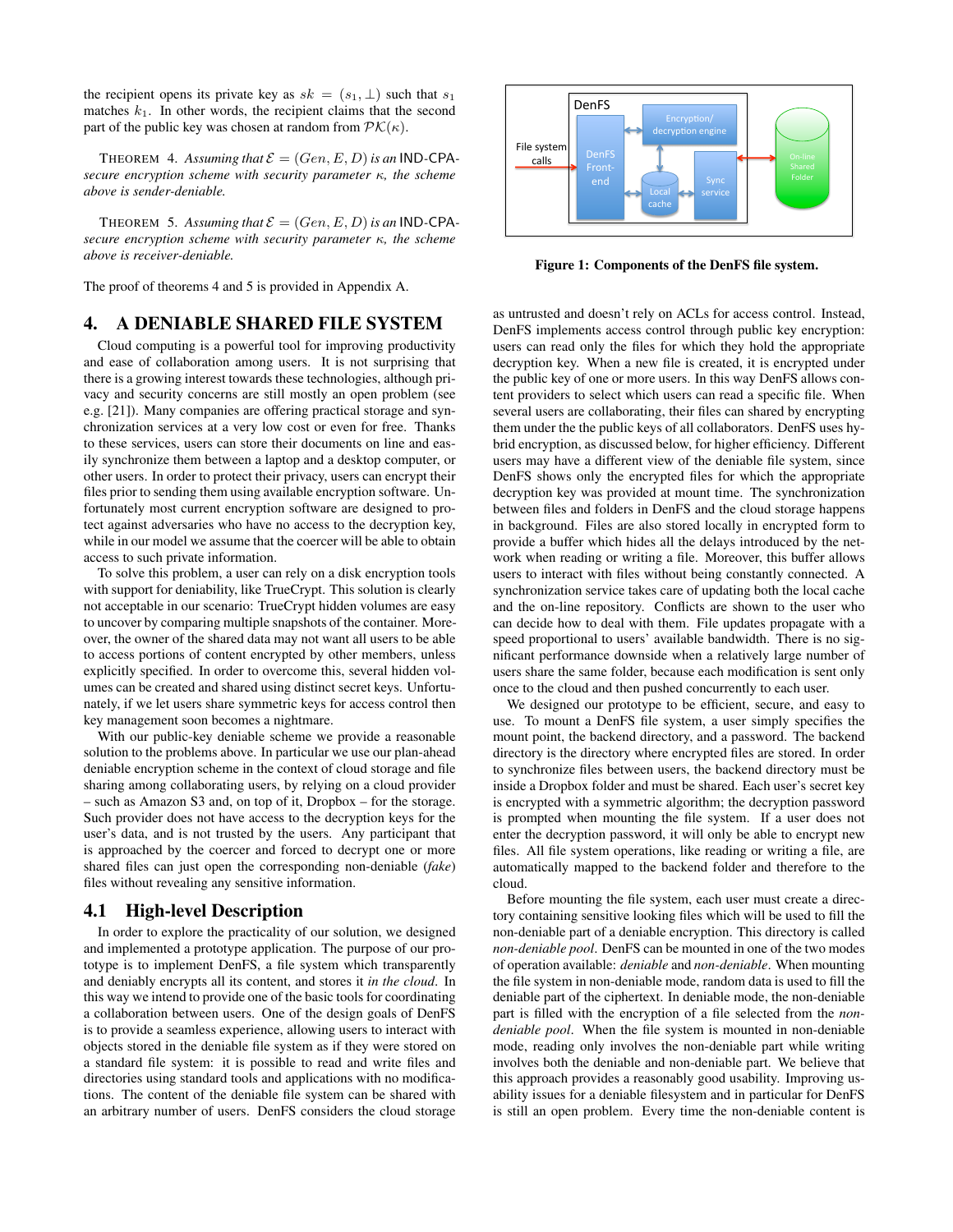|       | Per byte |         | <b>Block</b> |         | Rewrite |          |
|-------|----------|---------|--------------|---------|---------|----------|
|       | K/sec    | $%$ CPU | K/sec        | $%$ CPU | K/sec   | $\%$ CPU |
| Ext3  | 31657    | 39%     | 34455        | 5%      | 14432   | $2\%$    |
| DenFS | 22579    | $37\%$  | 34056        | 5%      | 14442   | 3%       |

Table 1: Sequential Output on a 3GB Dataset

Table 2: Sequential and Random Input on a 3GB Dataset

|       | Seq. per byte |         | Seq. per block |         | <b>Random seeks</b> |         |
|-------|---------------|---------|----------------|---------|---------------------|---------|
|       | K/sec         | $%$ CPU | K/sec          | $%$ CPU | K/sec               | $%$ CPU |
| Ext3  | 35108         | 40%     | 53882          | 3%      | 4137                | 6%      |
| DenFS | 35447         | 52%     | 51758          | $2\%$   | 143.2               | $0\%$   |

written in the file, the deniable part of the same file is overwritten with random data from the proper set. When the file system is mounted in deniable mode and a file is modified, the non-deniable part of the same file is overwritten choosing new data from the nondeniable pool. In this way an adversary who has access to several snapshots of the encrypted content of the shared folder is unable to distinguish between deniable and non-deniable operations by comparing snapshots.

DenFS is divided into several components. The architecture of DenFS is summarized in figure 1. The front-end provides a standard interface for file system calls, such as open, read and write. We based our implementation on FUSE (File system in Userspace) which is a library and a kernel module that allow non-privileged users to implement a fully functional file system in a userspace program [10]. The system calls which deal with file permissions, access and modification time, and file ownership implemented by the front-end are simply forwarded to the back-end (local cache).All the other system calls are mediated by a cryptographic engine which implements our deniable encryption scheme. We rely on OpenSSL [27] for the implementation of the ciphers and hash functions used by DenFS.

Czeskis et al. highlight in [8] that both the operating system and applications leak information about the deniably encrypted files. As an example, Microsoft Windows stores the serial number of each volume when it is mounted. With DenFS users do not resort to deniability to hide a volume, as in the case of TrueCrypt hidden volumes. Similarly, file history does not compromise the deniability of DenFS, since the coercer knows the name of each file in the deniable volume. Applications auto-saving feature should be instructed so that temporary files are stored on the deniable file system. Among the threats identified by Czeskis et al., a desktop search application (such as Google Desktop) seems to be the worst menace against the deniability of DenFS: when a DenFS volume is mounted in deniable mode, a desktop search application is able to construct its index from the deniable content of the files. Since the coercer has access to such index, the deniability of the encrypted documents is seriously compromised. We envision two countermeasures: 1) users can store the index constructed by the desktop search application on a deniably encrypted volume. In this case the coercer doesn't have access to the index corresponding to the deniable content of the DenFS volume; 2) users can disable the desktop search functionality on the deniably encrypted volumes.

## 4.2 Low-level Description

Our file system provides a transparent translation layer between the deniably encrypted local cache and the deniable mount point. When a new file is added to the file system, a file with the same name is encrypted and stored in the backend folder. For efficiency

Table 3: Small Files Sequential Performance – 512K Files

|       | <b>Create</b> |            | Read    |            | <b>Delete</b> |            |
|-------|---------------|------------|---------|------------|---------------|------------|
|       | files/s       | <b>CPU</b> | files/s | <b>CPU</b> | files/s       | <b>CPU</b> |
| Ext3  | 45643         | 65%        | 551512  | 99%        | 1227          | $1\%$      |
| DenFS | 5459          | 76%        |         | 85%        | 17059         | 15%        |

Table 4: Small Files Random Performance – 512K Files

|       | .<br><b>Create</b> |     | oman i no ivanjoni i crivinance<br>Read |     | 0121111100<br><b>Delete</b> |            |
|-------|--------------------|-----|-----------------------------------------|-----|-----------------------------|------------|
|       | files/s            | CPU | files/s                                 | CPU | files/s                     | <b>CPU</b> |
| Ext3  | 19388              | 27% | 502471                                  | 99% | 561                         | $0\%$      |
| DenFS | 4902               | 67% | 25766                                   | 84% |                             | 22%        |

reasons, we encrypt each file using a hybrid encryption algorithm based on the scheme in section 3.3. For the session key encapsulation we employ RSA-OAEP, while for the data encapsulation we use AES with a 128-bit key in counter mode. The data encapsulation is an instantiation of the scheme in section 3.3, and the key encapsulation is an instantiation of the same scheme where the fake message is the key used to encrypt the fake message, while the deniable message is the key used to encrypt the real message. The structure of the files in the backend folder is:

| header<br>header<br>length | size | non-deniable<br>data | deniable<br>data |
|----------------------------|------|----------------------|------------------|
|----------------------------|------|----------------------|------------------|

The fields *header length* and *size* are 32-bit little-endian unsigned integers and indicate the length of the header and the file size, respectively. Both *header length* and *size* are expressed in bytes, therefore the maximum file size is 4GB. This, however, requires the underlying file system in the backend folder to allow the creation of a file slightly larger than 8GB to accommodate the deniable and non-deniable data and the other fields. Dropbox does not impose any limit on the file size, although the free account only allows users to upload up to 2GB of data and therefore up to about 1GB of deniably encrypted data. The header also contains the session keys used to encrypt the non-deniable and the deniable messages, the two initialization vectors, and the two MAC tags. The default key size for the asymmetric cipher is 1024 bits and can vary from 1024 to 4096 bits. Users keep a local file which maps a directory on the deniable file system to a user's key. Adding a new file to a directory also means encrypting it under a specific key, which is chosen from the local map. If no key is specified for a folder, a new file stored in that folder is encrypted under the user's public key.

For every new encrypted file, the session key is saved in a buffer. This allows a user who writes a new file to be able to read it back even if it did not encrypt it under its public key. This feature allows the file system to mimic more closely the behavior of a standard file system in which, after writing a file, users can re-read it. By disabling this feature, a new file disappears after being saved if it was not encrypted under the creator's public key. The key buffer is erased when the file system is unmounted.

When the file system is used in non-deniable mode and a user creates a new file, our prototype writes a file with the same name in the backend. Then it picks a random session key, saves it in the key buffer and encrypts it. The ciphertext is stored in the file header. A write operation on the deniable folder translates to an encryption and a write operation in the associated file on the backend. The *size* field is updated accordingly. After that, the deniable part of the backend file is filled with random data and a random value is inserted in the header as a deniable encryption key.

When a user creates a new file on the file system mounted in deniable mode, a temporary file – *filename.den* – is created in a local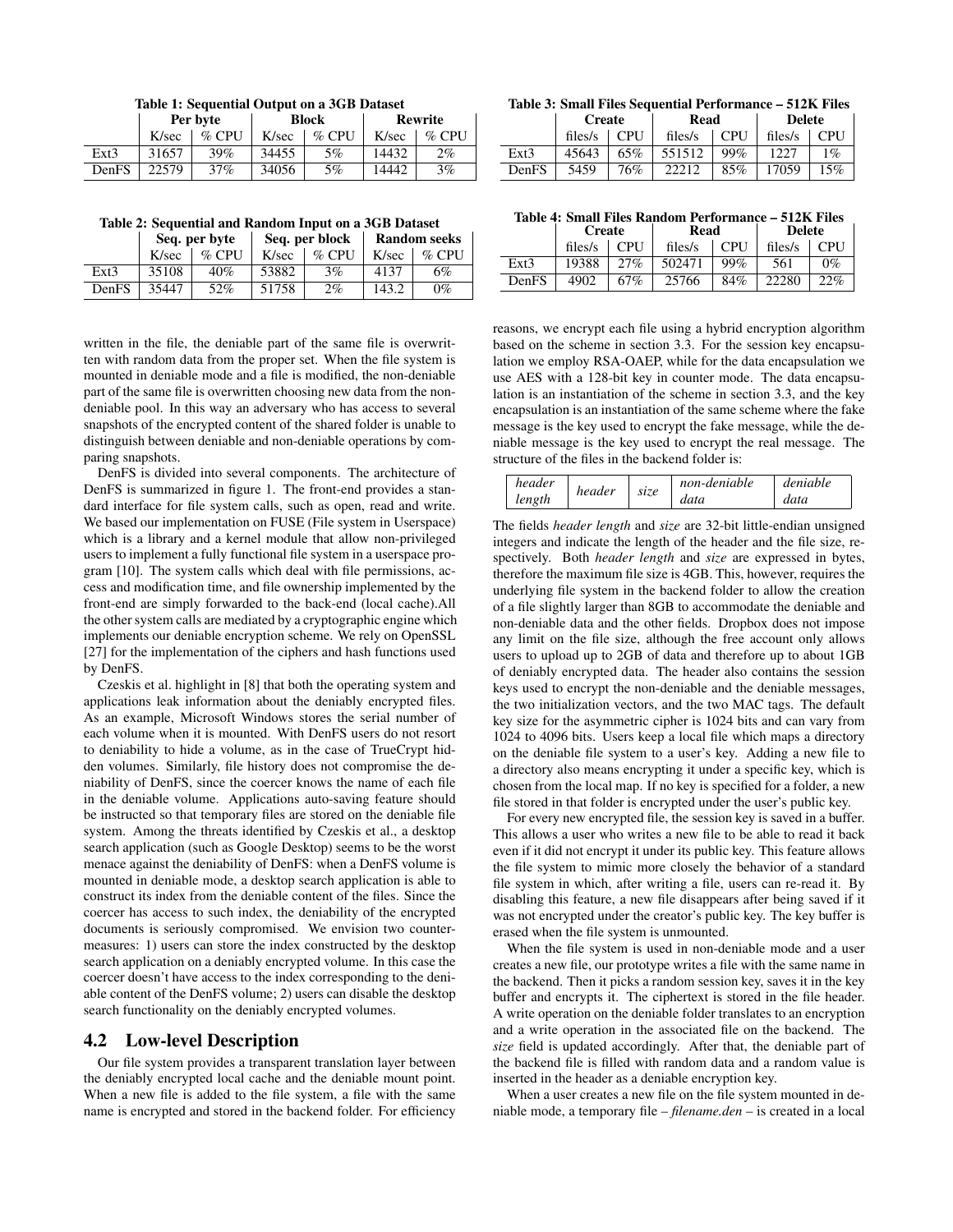temporary folder for efficiency reasons. Note that when writing a new file, the size of the file is not necessarily know so it is impossible to predict the offset for the encryption of the deniable data. The temporary file contains the encryption of the deniable part of the document. The session keys are chosen and stored similarly to the non-deniable case. Every write operation on the front-end translates in a write operation in the temporary deniable file. When the document is closed, a file from the non-deniable pool is encrypted and stored in the non-deniable part of the document. The file is also removed from the non-deniable pool. The encryption of the deniable content is stored after the encryption of the file from the non-deniable pool. When a *stat* request is made to the file system, the attributes of the file in the backend are reported, except from the file size, which is read from the appropriate field. Hard links are not supported in the current implementation.

#### 4.3 Performance Evaluation

We performed a combination of synthetic and real-world benchmarks to verify the performance impact of DenFS over a regular non-encrypted file system (Ext3 in our tests). We used Bonnie++ [4], a file system benchmark tool, and the OpenOffice productivity suite to evaluate the performance of our prototype. Bonnie++ performs sequential and random input/output tests. We measured sequential output performance writing a single character at a time, a whole block and rewriting one block at a time for 3GB of data. We also performed a sequential reading test, where we read one character at a time and then one block at a time from the same data. Finally we performed random seeks within a large files and measured how many seeks per second we were able to perform. Then we measured the overhead for small files by creating, reading and deleting 512,000 files in both sequential and random order.

The test machine is based on an Intel Core 2 Duo T9300 processor running at 2.6 GHz. The available RAM is 4GB and the hard disk is a 320GB, 5400 rpm Toshiba MK3252GSX. The operating system is Ubuntu Linux with kernel 2.6.31. The key length for the asymmetric ciphers was set to 1024 bits in all tests. The file system was mounted in deniable mode. The results for sequential and random access on a large file are summarized in tables 1 and 2. The results clearly show that when dealing with large files, all tests except random seeks are disk limited. In most cases, there is a small loss of performance introduced by DenFS which we believe is not going to be noticeable in everyday use. The most pronounced performance penalty is in the random read performance which decreases from about 4MB/s to 143KB/s.

Note that in some of the tests DenFS uses slightly less CPU than Ext3. This may appear odd at first, since DenFS is an encrypted filesystem. However the CPU usage in Table 1 (per-byte access) and 2 (sequential per-block access) can be justified by small variation between different runs. The CPU is clearly not the bottleneck in these tests, and therefore such variation is hard to eliminate. The behavior of the benchmark in table 3 (read) and 4 (read) – both the throughput in terms of files/second and the CPU usage are lower with DenFS than with  $Ext3 - is a clear indication that in this part$ of the test the performance of DenFS depends much more on the disk than on the CPU. Note that in our test DenFS was capable of deleting files ten to forty times faster than Ext3 because with DenFS files are not deleted immediately, but put in a queue and processed in background. Deleted files disappear immediately from the file system from an application point of view.

We investigated further to determine the amount of the overhead introduced by the cryptographic algorithms with small files. More specifically, we were interested to see how the file size impacted the read and write speed. Therefore, we created a large set of small



Figure 2: Read and write speed for small files.



Figure 3: Performance comparison between Ext3 and DenFS with OpenOffice. The reported values are measured in seconds.

files and we measured the read and write speed when copying the files from and to the deniable file system. The size of the files composing our testbed varied from 1KB to 128KB. The results are summarized in figure 2, which shows the average speed in MB/s for a given file size. With small files, the overhead introduced by our file system is non-negligible. When the file size increases, both write and read performance improve noticeably as expected.

We also performed a real-world test with OpenOffice 3.0.1 build 9379. In order to simulate access to complex documents, we created a 306 pages OpenOffice Writer document and a spreadsheet of an approximate size of 940KB. The spreadsheet contained several thousand cells and ten graphs, while the word processor document, which was all written using the same font, also contained some bitmap images. We tried to open, modify, and save them on both Ext3 and DenFS. A copy of both OpenOffice Writer and Calc was running in the background to get rid of the application loading time in the measurements. The values shown on figure 3 represent the average of ten measurements. We believe that the performance of the two file systems are virtually indistinguishable for a user.

## 5. CONCLUSIONS

Deniable encryption allows the sender or receiver to open a ciphertext to a different value than what it encrypts. This work brings deniable encryption to practical use by developing the first efficient sender-and-receiver deniable *public-key* encryption scheme from standard tools alone and introducing the concept of deniable cloud storage. Deniable cloud storage allows users to collaborate and store data in such a way that if an adversary coerces a user into opening all encrypted data, the information still stays secret. We develop a prototype of a deniable file system DenFS which realizes this functionality.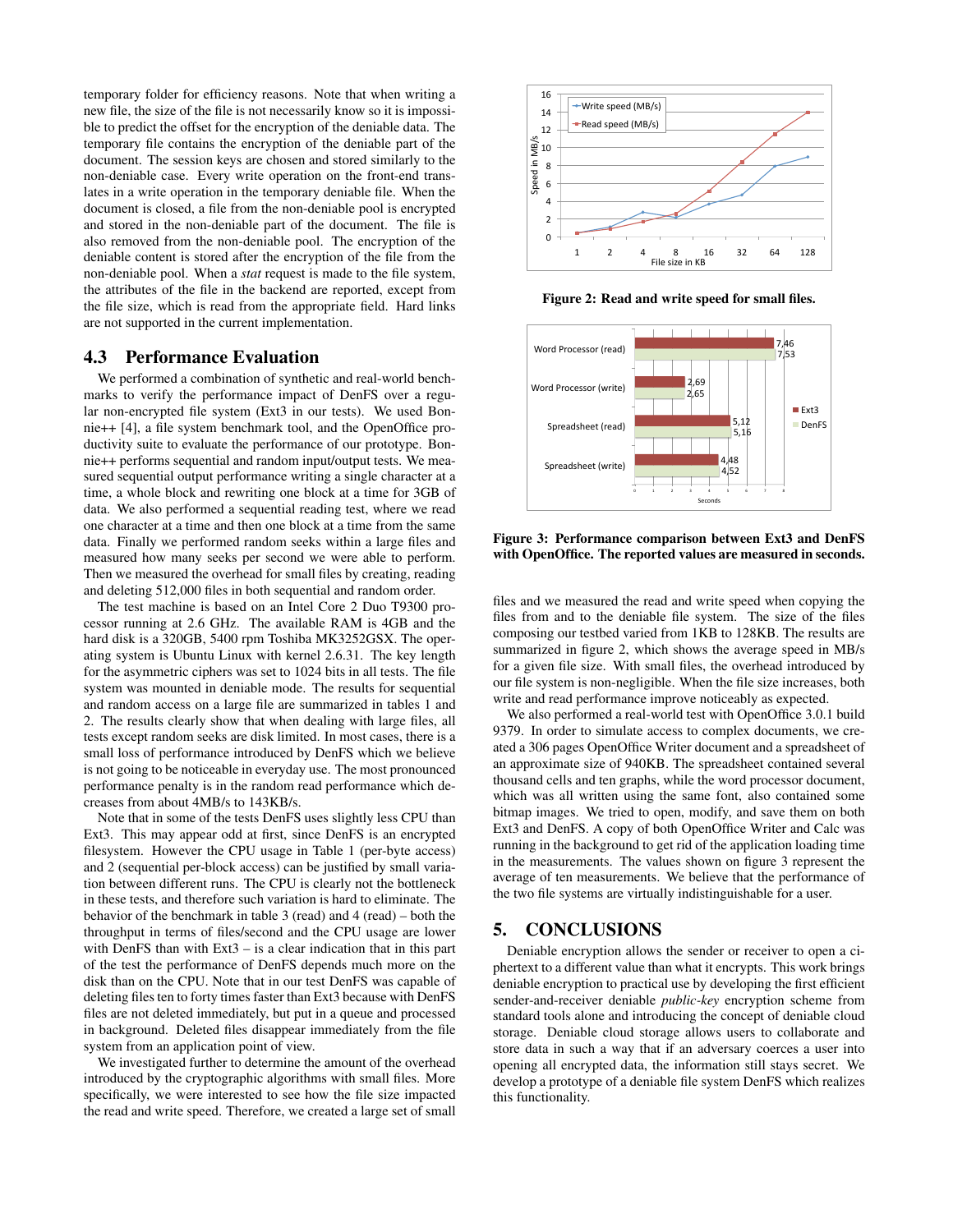## 6. REFERENCES

- [1] R. Anderson, R. Needham, and A. Shamir. The Steganographic File System. In *International Workshop on Information Hiding*, pages 73–82, 1998.
- [2] M. Armbrust, A. Fox, R. Griffith, A. D. Joseph, R. H. Katzand, A. Konwinski, G. Lee, D. A. Patterson, A. Rabkin, I. Stoica, and M. Zaharia. Above the Clouds: A Berkeley View of Cloud Computing. Technical Report UCB/EECS-2009-28, EECS Department, University of California, Berkeley, Feb 2009.
- [3] Mihir Bellare and Phillip Rogaway. Optimal Asymmetric Encryption. In *EUROCRYPT*, pages 92–111, 1994.
- [4] Bonnie++: a free and open source filesystem benchmark. http://www.coker.com.au/bonnie++/.
- [5] E. Bresson, D. Catalano, and D. Pointcheval. A Simple Public-Key Cryptosystem with a Double Trapdoor Decryption Mechanism and Its Applications. In *Advances in Cryptology - ASIACRYPT'03*, pages 37–54, 2003.
- [6] R. Canetti, C. Dwork, M. Naor, and R. Ostrovsky. Deniable Encryption. In *Adnvances in Cryptology – CRYPTO'97*, volume 1294 of *LNCS*, pages 90–104, 1997.
- [7] R. Canetti, S. Halevi, and J. Katz. A Forward-Secure Public-Key Encryption Scheme. *Journal of Cryptology*, 20(3):265–294, 2007.
- [8] A. Czeskis, D. J. St. Hilaire, K. Koscher, S. D. Gribble, T. Kohno, and B. Schneier. Defeating Encrypted and Deniable File Systems: TrueCrypt v5.1a and the Case of the Tattling OS and Applications. In *USENIX Workshop on Hot Topics in Security (HotSec'08)*, 2008.
- [9] I. Damgard and M. Jurik. A Generalisation, a Simplification and some Applications of Paillier's Probabilistic Public-Key System. In *Public Key Cryptography (PKC'01)*, pages 119–136, 2001.
- [10] Filesystem in Userspace. http://fuse.sourceforge.net/.
- [11] C. Gentry and A. Silverberg. Hierarchical ID-based cryptography. In *ASIACRYPT'02*, pages 548–566, 2002.
- [12] J. Horwitz and B. Lynn. Toward Hierarchical Identity-Based Encryption. In *Advances in Cryptology – EUROCRYPT'02*, pages 466–481, 2002.
- [13] M. Ibrahim. A Method for Obtaining Deniable Public-key Encryption. *International Journal of Network Security*, 8(1):1–9, 2009.
- [14] M. Ibrahim. Receiver-deniable Public-key Encryption. *International Journal of Network Security*, 8(2):159–165, 2009.
- [15] A. Kiayias and M. Yung. Efficient Secure Group Signatures with Dynamic Joins and Keeping Anonymity Against Group Managers. In *Progress in Cryptology – Mycrypt'05*, pages 151–170, 2005.
- [16] M. Klonowski, P. Kubiak, and M. Kutylowski. Practical Deniable Encryption. In *SPFSEM'08*, volume 4910 of *LNCS*, pages 599–609, 2008.
- [17] B. Meng and J. Wang. A Receiver Deniable Encryption Scheme. In *International Symposium on Information Processing (ISIP'09)*, 2009.
- [18] N. Mirzaei. Cloud Computing. Technical report, Indiana University, 2008.
- [19] P. Paillier. Public-key Cryptosystems Based on Composite Degree Residuosity Classes. In *Advances in Cryptology – EUROCRYPT'99*, pages 223–238, 1999.
- [20] H. Pang, K. Tan, and X. Zhou. StegFS: A Steganographic File System. In *International Conference on Data Engineering (ICDE'03)*, page 657, 2003.
- [21] S. Pearson. Taking Account of Privacy when Designing Cloud Computing Services. In *ICSE Workshop on Software Engineering Challenges of Cloud Computing (CLOUD '09)*, pages 44–52, 2009.
- [22] Amazon S3 http://aws.amazon.com/s3/. [23] Rubberhose Project
	- http://iq.org/˜proff/rubberhose.org/.
- [24] Dropbox http://www.dropbox.com/.
- [25] Truecrypt http://www.truecrypt.org/.
- [26] TrueCrypt Hidden Volumes http://www.truecrypt.org/hiddenvolume.
- [27] The OpenSSL Project website http://www.openssl.org/.
- [28] M. Vouk. Cloud Computing: Issues, Research and Implementations. In *International Conference on Information Technology Interfaces (ITI'08)*, pages 31–40, 2008.
- [29] Wired: "Spam Suspect Uses Google Docs; FBI Happy" http://www.wired.com/threatlevel/2010/ 04/cloud-warrant/.
- [30] D. Yao, N. Fazio, Y. Dodis, and A. Lysyanskaya. ID-based Encryption for Complex Hierarchies with Applications to Forward Security and Broadcast Encryption. In *ACM Conference on Computer and Communications Security (CCS'04)*, pages 354–363, 2004.
- [31] X. Zhou, H. Pang, and K. Tan. Hiding Data Accesses in Steganographic File System. In *International Conference on Data Engineering (ICDE'04)*, page 572, 2004.

# APPENDIX

## A. SECURITY PROOFS

PROOF OF THEOREM 4. In order to prove that our scheme is deniable, we need to show that an adversary  $A$  which separately plays the IND-CPA experiment (for the security property) and the *sender deniability* experiment (for the deniability property) can have only negligible advantage in winning any of the experiments. First we show that there is no adversary with non-negligible advantage in breaking the IND-CPA security of our scheme through a sequence of experiments.

Experiment 0 This experiment is the standard IND-CPA experiment, i.e., the adversary  $A$  receives a public key  $pk$  and outputs two messages  $(m_{0,f}, m_0)$  and  $(m_{1,f}, m_1)$ . The challenger picks a random bit b and sends the encryption of  $(m_{b,f}, m_b)$  to A. A eventually outputs a bit b'. By definition we have that  $Pr[\text{win}_0] =$  $Pr[IND-CPA_{A,\mathcal{E}}(\kappa)=1].$ 

Experiment 1 In this experiment we modify the way the challenger constructs the challenge ciphertext. In particular, now it constructs the challenge ciphertext as  $C = (c_1, c_2)$  where  $c_1$  and  $c_2$  are the encryption of two random messages from  $\mathcal{M}_{pk}$ . The adversary can only distinguish Experiment 1 from Experiment 0 with negligible probability, since  $\mathcal E$  is IND-CPA-secure. Therefore there exists a negligible function negl<sub>0</sub> such that  $|Pr[\text{win}_0]-Pr[\text{win}_1]| \le$  $\operatorname{negl}_0(\kappa)$ . Combining the probabilities from Experiments 0 and 1, we have that  $Pr[IND-CPA_{A,\mathcal{E}}(\kappa) = 1] = Pr[win_1] + neg(\kappa)$  for some negligible function negl. Note that the probability  $Pr[\text{win}_1]$ is exactly 1/2 because the challenge ciphertext in Experiment 1 is